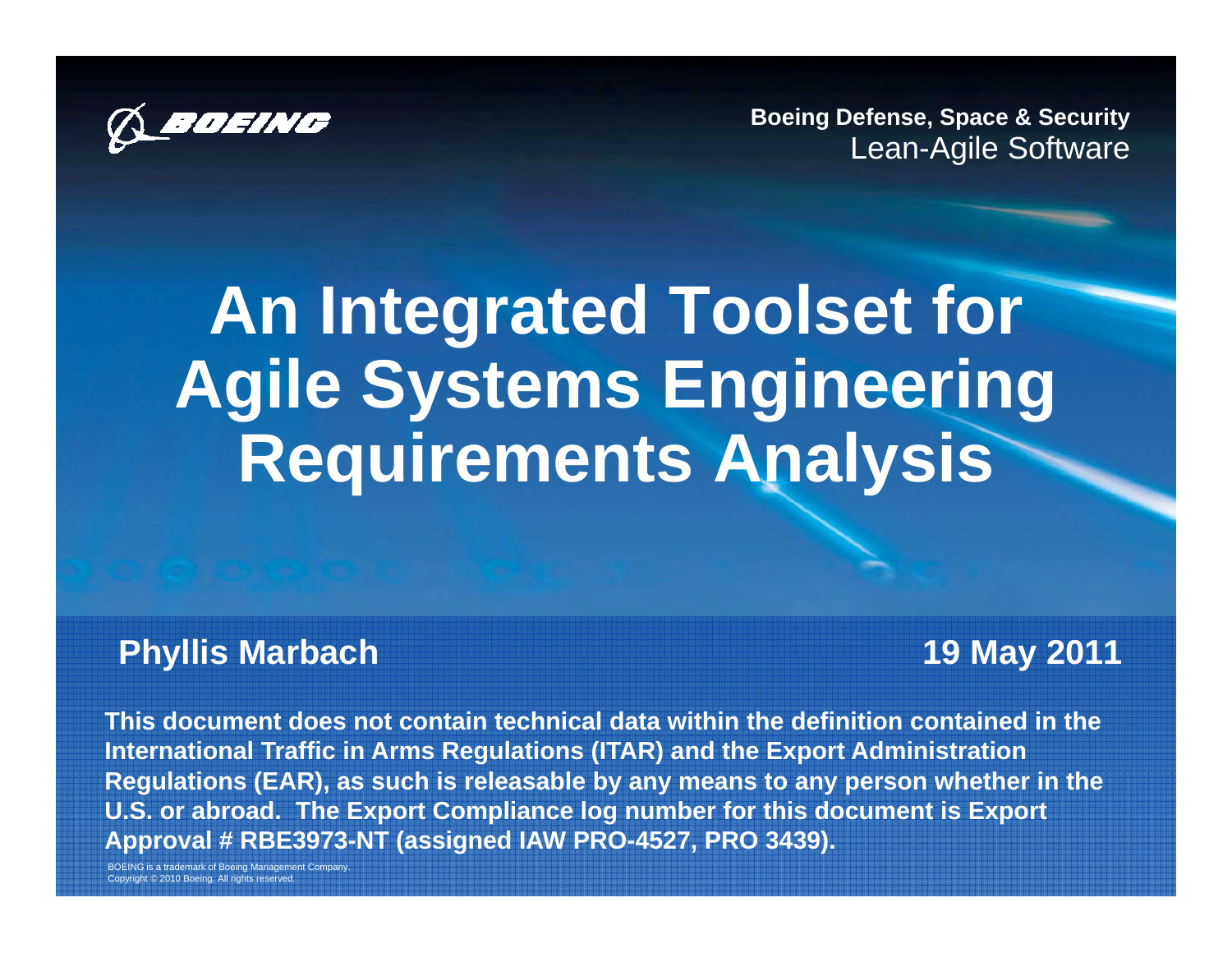| <b>Report Documentation Page</b>                                                                                                                                                                                                                                                                                                                                                                                                                                                                                                                                                                                                                                                                                                                                                                                                                                                                                                                                                                                                                                                                                                                                                                  |                             |                              |                                      |                             | Form Approved<br>OMB No. 0704-0188        |  |
|---------------------------------------------------------------------------------------------------------------------------------------------------------------------------------------------------------------------------------------------------------------------------------------------------------------------------------------------------------------------------------------------------------------------------------------------------------------------------------------------------------------------------------------------------------------------------------------------------------------------------------------------------------------------------------------------------------------------------------------------------------------------------------------------------------------------------------------------------------------------------------------------------------------------------------------------------------------------------------------------------------------------------------------------------------------------------------------------------------------------------------------------------------------------------------------------------|-----------------------------|------------------------------|--------------------------------------|-----------------------------|-------------------------------------------|--|
| Public reporting burden for the collection of information is estimated to average 1 hour per response, including the time for reviewing instructions, searching existing data sources, gathering and<br>maintaining the data needed, and completing and reviewing the collection of information. Send comments regarding this burden estimate or any other aspect of this collection of information,<br>including suggestions for reducing this burden, to Washington Headquarters Services, Directorate for Information Operations and Reports, 1215 Jefferson Davis Highway, Suite 1204, Arlington<br>VA 22202-4302. Respondents should be aware that notwithstanding any other provision of law, no person shall be subject to a penalty for failing to comply with a collection of information if it<br>does not display a currently valid OMB control number.                                                                                                                                                                                                                                                                                                                                |                             |                              |                                      |                             |                                           |  |
| 1. REPORT DATE<br><b>19 MAY 2011</b>                                                                                                                                                                                                                                                                                                                                                                                                                                                                                                                                                                                                                                                                                                                                                                                                                                                                                                                                                                                                                                                                                                                                                              |                             | 2. REPORT TYPE               |                                      | <b>3. DATES COVERED</b>     | 00-00-2011 to 00-00-2011                  |  |
| <b>4. TITLE AND SUBTITLE</b>                                                                                                                                                                                                                                                                                                                                                                                                                                                                                                                                                                                                                                                                                                                                                                                                                                                                                                                                                                                                                                                                                                                                                                      |                             |                              | 5a. CONTRACT NUMBER                  |                             |                                           |  |
| An Integrated Toolset for Agile Systems Engineering Requirements                                                                                                                                                                                                                                                                                                                                                                                                                                                                                                                                                                                                                                                                                                                                                                                                                                                                                                                                                                                                                                                                                                                                  |                             |                              |                                      | 5b. GRANT NUMBER            |                                           |  |
| <b>Analysis</b>                                                                                                                                                                                                                                                                                                                                                                                                                                                                                                                                                                                                                                                                                                                                                                                                                                                                                                                                                                                                                                                                                                                                                                                   |                             |                              |                                      |                             | 5c. PROGRAM ELEMENT NUMBER                |  |
| 6. AUTHOR(S)                                                                                                                                                                                                                                                                                                                                                                                                                                                                                                                                                                                                                                                                                                                                                                                                                                                                                                                                                                                                                                                                                                                                                                                      |                             |                              |                                      | <b>5d. PROJECT NUMBER</b>   |                                           |  |
|                                                                                                                                                                                                                                                                                                                                                                                                                                                                                                                                                                                                                                                                                                                                                                                                                                                                                                                                                                                                                                                                                                                                                                                                   |                             |                              |                                      | <b>5e. TASK NUMBER</b>      |                                           |  |
|                                                                                                                                                                                                                                                                                                                                                                                                                                                                                                                                                                                                                                                                                                                                                                                                                                                                                                                                                                                                                                                                                                                                                                                                   |                             |                              |                                      | <b>5f. WORK UNIT NUMBER</b> |                                           |  |
| 7. PERFORMING ORGANIZATION NAME(S) AND ADDRESS(ES)<br>Boeing Defense, Space & Security, PO Box 516, St. Louis, MO, 63166                                                                                                                                                                                                                                                                                                                                                                                                                                                                                                                                                                                                                                                                                                                                                                                                                                                                                                                                                                                                                                                                          |                             |                              |                                      | <b>REPORT NUMBER</b>        | 8. PERFORMING ORGANIZATION                |  |
| 9. SPONSORING/MONITORING AGENCY NAME(S) AND ADDRESS(ES)                                                                                                                                                                                                                                                                                                                                                                                                                                                                                                                                                                                                                                                                                                                                                                                                                                                                                                                                                                                                                                                                                                                                           |                             |                              |                                      |                             | 10. SPONSOR/MONITOR'S ACRONYM(S)          |  |
|                                                                                                                                                                                                                                                                                                                                                                                                                                                                                                                                                                                                                                                                                                                                                                                                                                                                                                                                                                                                                                                                                                                                                                                                   |                             |                              |                                      | NUMBER(S)                   | 11. SPONSOR/MONITOR'S REPORT              |  |
| 12. DISTRIBUTION/AVAILABILITY STATEMENT<br>Approved for public release; distribution unlimited                                                                                                                                                                                                                                                                                                                                                                                                                                                                                                                                                                                                                                                                                                                                                                                                                                                                                                                                                                                                                                                                                                    |                             |                              |                                      |                             |                                           |  |
| 13. SUPPLEMENTARY NOTES<br>Presented at the 23rd Systems and Software Technology Conference (SSTC), 16-19 May 2011, Salt Lake<br>City, UT. Sponsored in part by the USAF. U.S. Government or Federal Rights License                                                                                                                                                                                                                                                                                                                                                                                                                                                                                                                                                                                                                                                                                                                                                                                                                                                                                                                                                                               |                             |                              |                                      |                             |                                           |  |
| 14. ABSTRACT<br>An Integrated Toolset for Agile Systems Engineering Requirements Analysis introduces an iterative<br>approach to analyzing requirements and the integrated toolset that enables this analysis. The requirements<br>analysis may occur in parallel and one iteration ahead of software development or it may occur after<br>software exists to produce needed artifacts as in the case to be presented. An agile process for systems<br>engineering to analyze requirements and provide to the agile software team will be introduced. The<br>commercial-off-the-shelf tools that allow collaboration, standard formatting, logging unique identification<br>numbering, linking to defined tests, and formal document production, configuration control and actual<br>program use will be presented. This end-to-end integrated toolset allows the sync-up of the requirements to<br>test descriptions not only at each formal release, but daily as the iterations Copyright? 2010 Boeing. All<br>rights reserved. 28 requirements evolve during the iterations. This results in planned deliverable products<br>at the end of each iteration to internal and external customers. |                             |                              |                                      |                             |                                           |  |
| 15. SUBJECT TERMS                                                                                                                                                                                                                                                                                                                                                                                                                                                                                                                                                                                                                                                                                                                                                                                                                                                                                                                                                                                                                                                                                                                                                                                 |                             |                              |                                      |                             |                                           |  |
| 16. SECURITY CLASSIFICATION OF:                                                                                                                                                                                                                                                                                                                                                                                                                                                                                                                                                                                                                                                                                                                                                                                                                                                                                                                                                                                                                                                                                                                                                                   |                             |                              | 17. LIMITATION OF<br><b>ABSTRACT</b> | 18. NUMBER<br>OF PAGES      | 19a. NAME OF<br><b>RESPONSIBLE PERSON</b> |  |
| a. REPORT<br>unclassified                                                                                                                                                                                                                                                                                                                                                                                                                                                                                                                                                                                                                                                                                                                                                                                                                                                                                                                                                                                                                                                                                                                                                                         | b. ABSTRACT<br>unclassified | c. THIS PAGE<br>unclassified | Same as<br><b>Report (SAR)</b>       | 28                          |                                           |  |

**Standard Form 298 (Rev. 8-98)**<br>Prescribed by ANSI Std Z39-18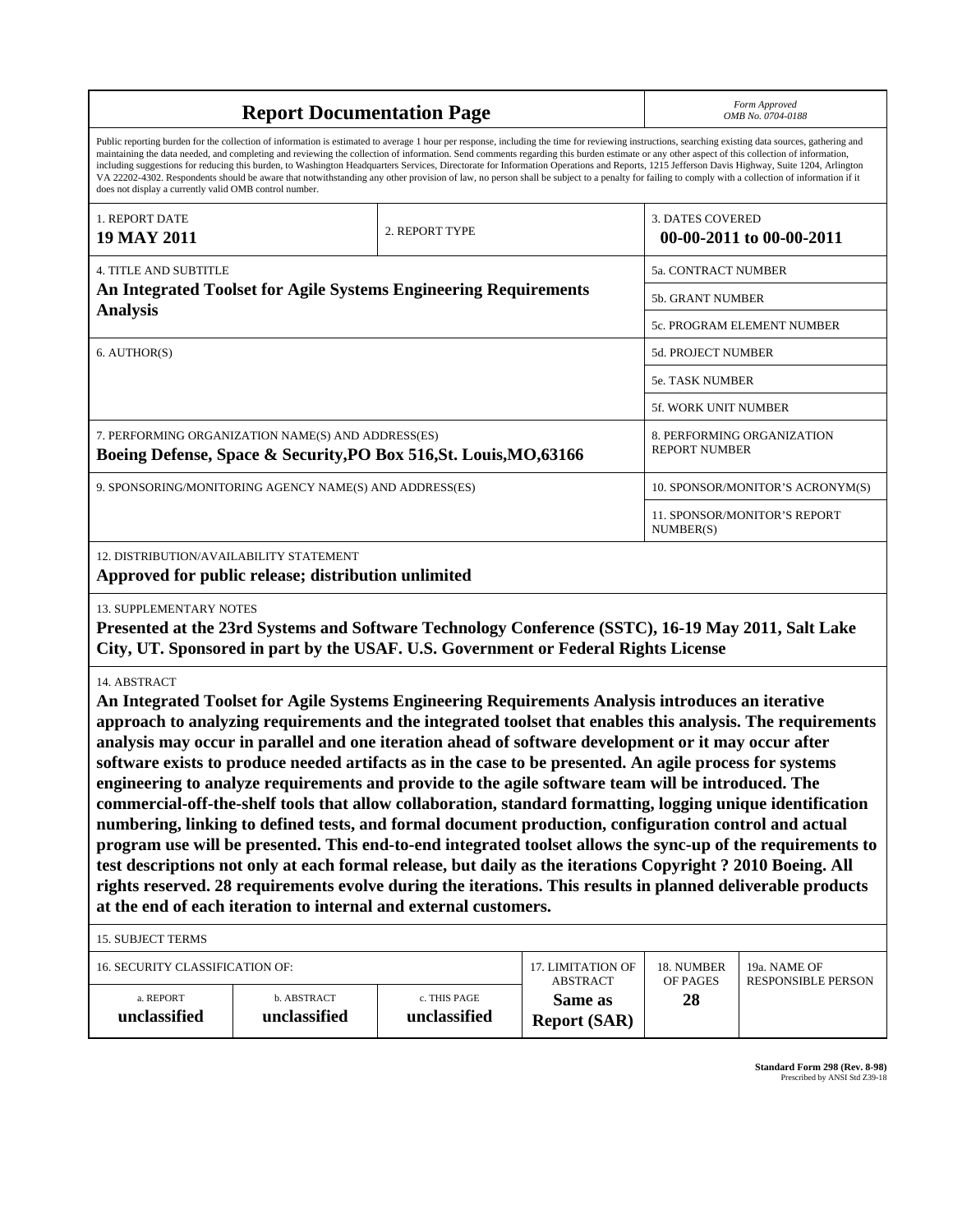## **Introduction to Agile (Scrum)**

Boeing Defense Space & Security | **Lean-Agile Software**



#### **Copyrights specified as freely licensed media http://en.wikipedia.org/wiki/File:Scrum\_process.svg**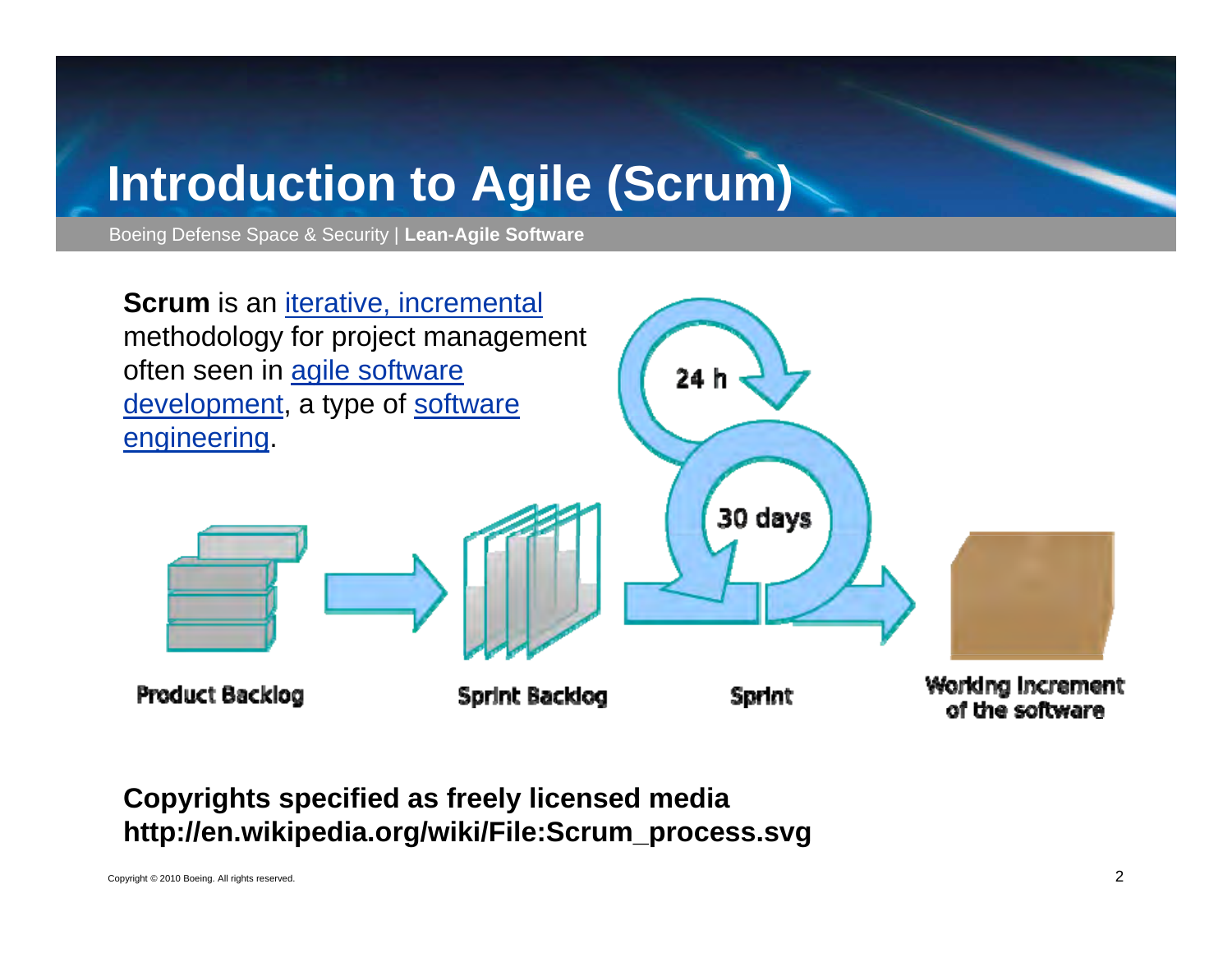### **lntroduction to Agile Systems Engineering** *For Software Development Requirements Analysis*

Boeing Defense Space & Security | **Lean-Agile Software**



Richard Carlson, Phillip Matzuc; A Viable Systems Engineering Approach, SSTC 2010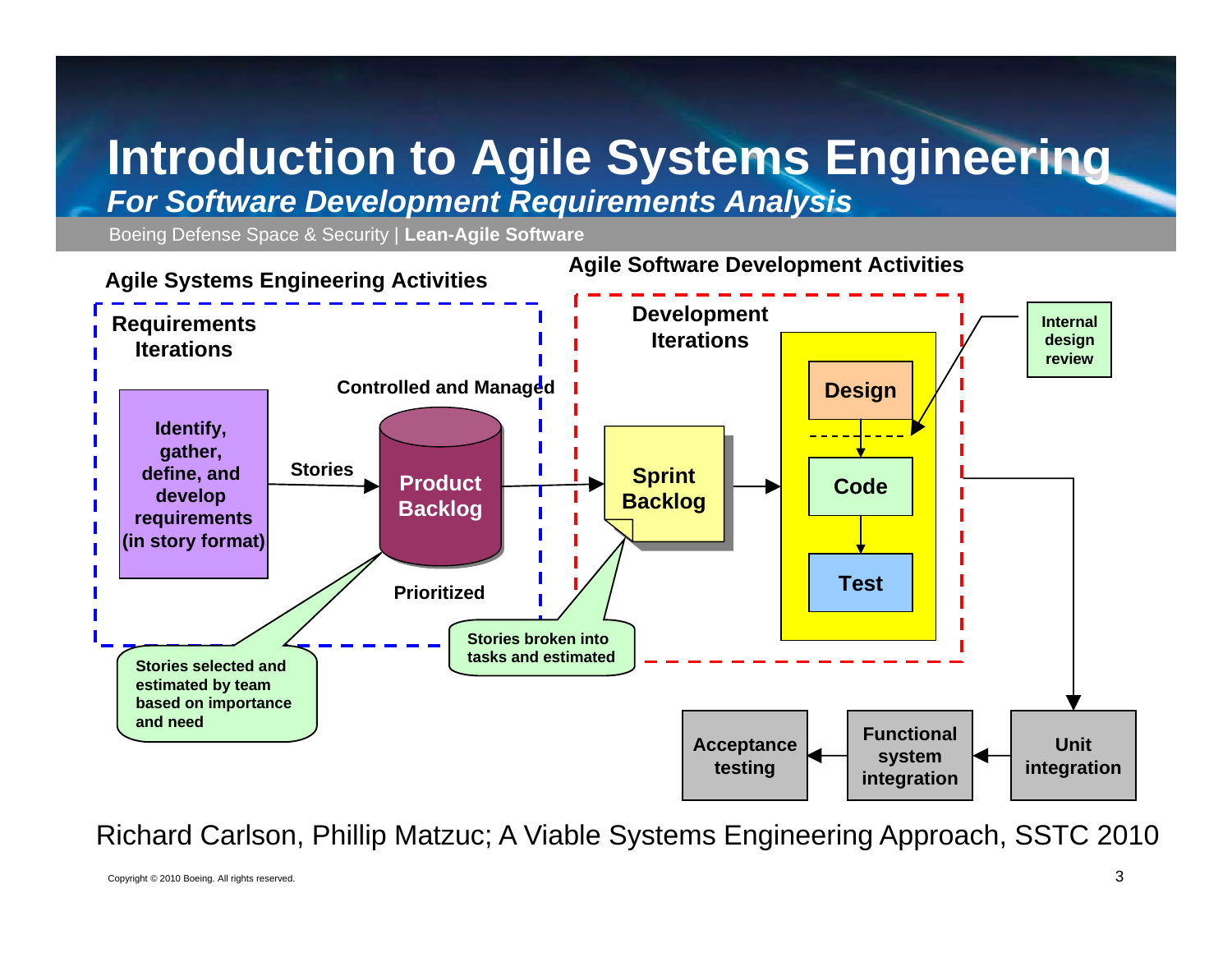### **Agile Sys Engrg Requirements Analysis g y gg q** *Parallel and One Iteration Ahead of Software Development*

Boeing Defense Space & Security | **Lean-Agile Software**



Richard Carlson, Phillip Matzuc; A Viable Systems Engineering Approach, SSTC 2010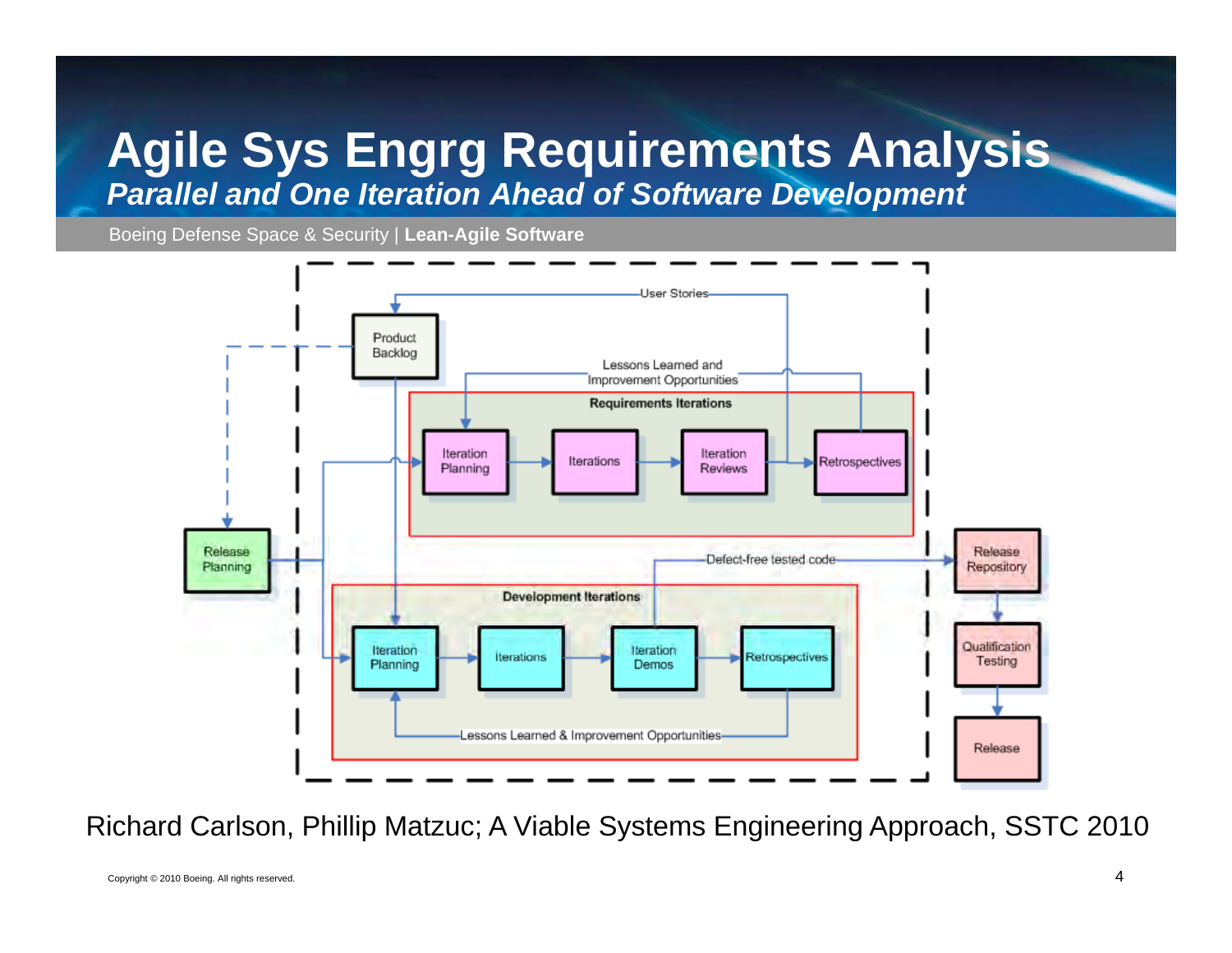### **Analysis of Existing Code**

Boeing Defense Space & Security | **Lean-Agile Software**

#### $\blacksquare$  **Have:**

- Code
- Test Bed
- User Interface
- User Procedures
- **Lack:**
	- Requirements documentation
	- Architecture & Design Diagrams
	- **Trace Matrix of Tests to Requirements**
	- **Software Test Descriptions**
	- Hazard Analysis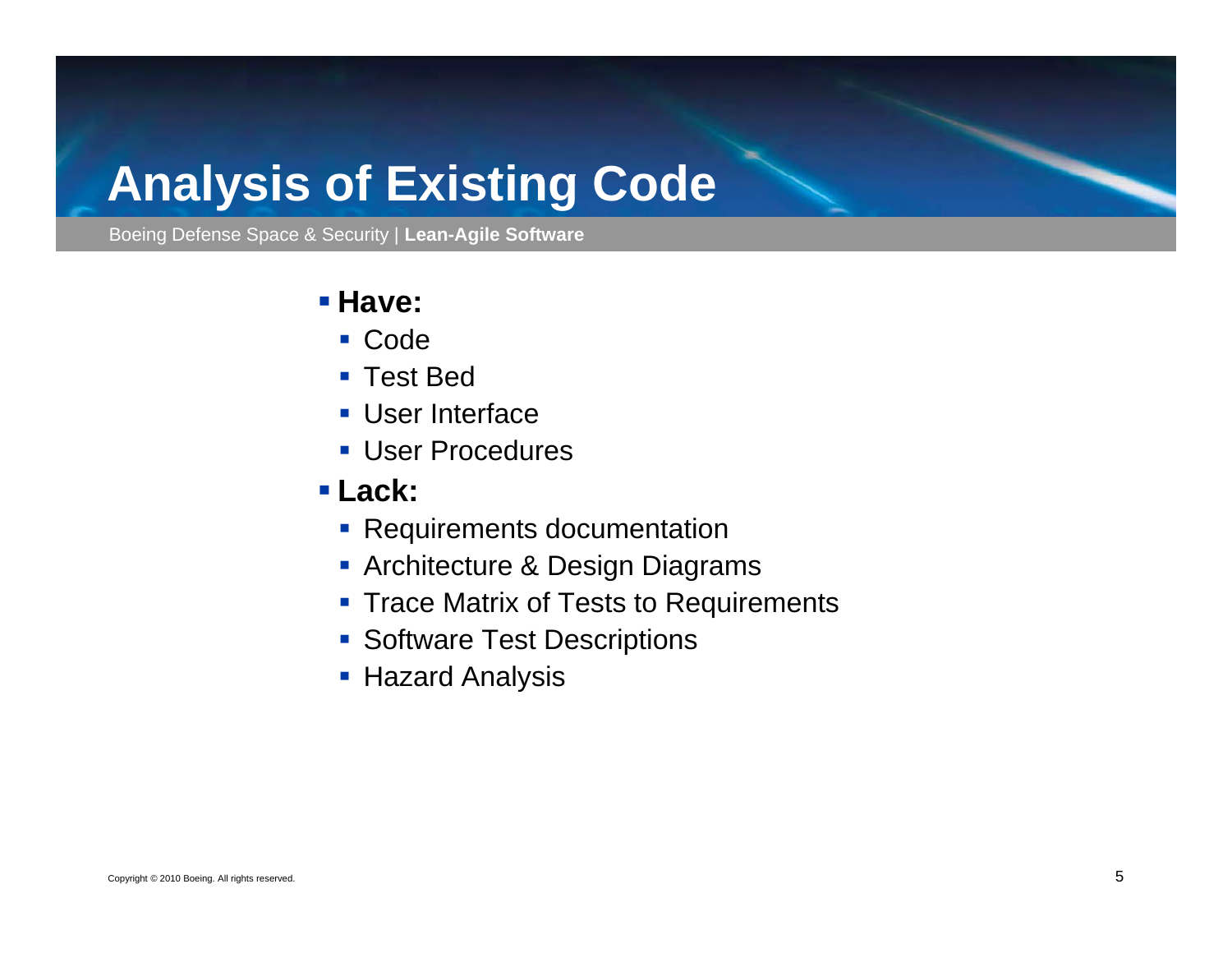### **Analysis with Integrated Toolset Integrated**

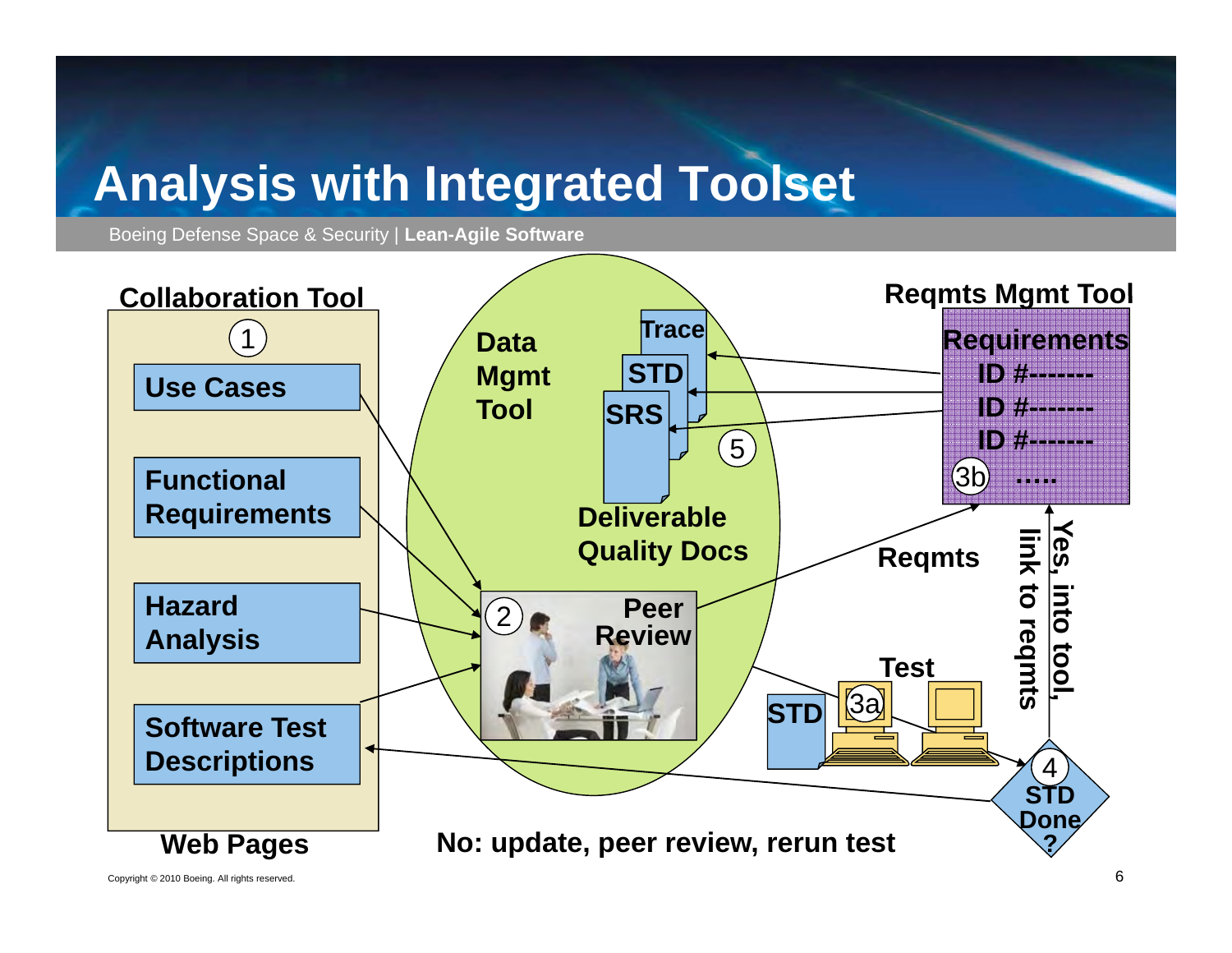### **Getting Started**

- **Code**
- **Domain experts – not always available**
- **Existing documentation in program repositories – charts, operator procedures**
- **Determine Next Steps**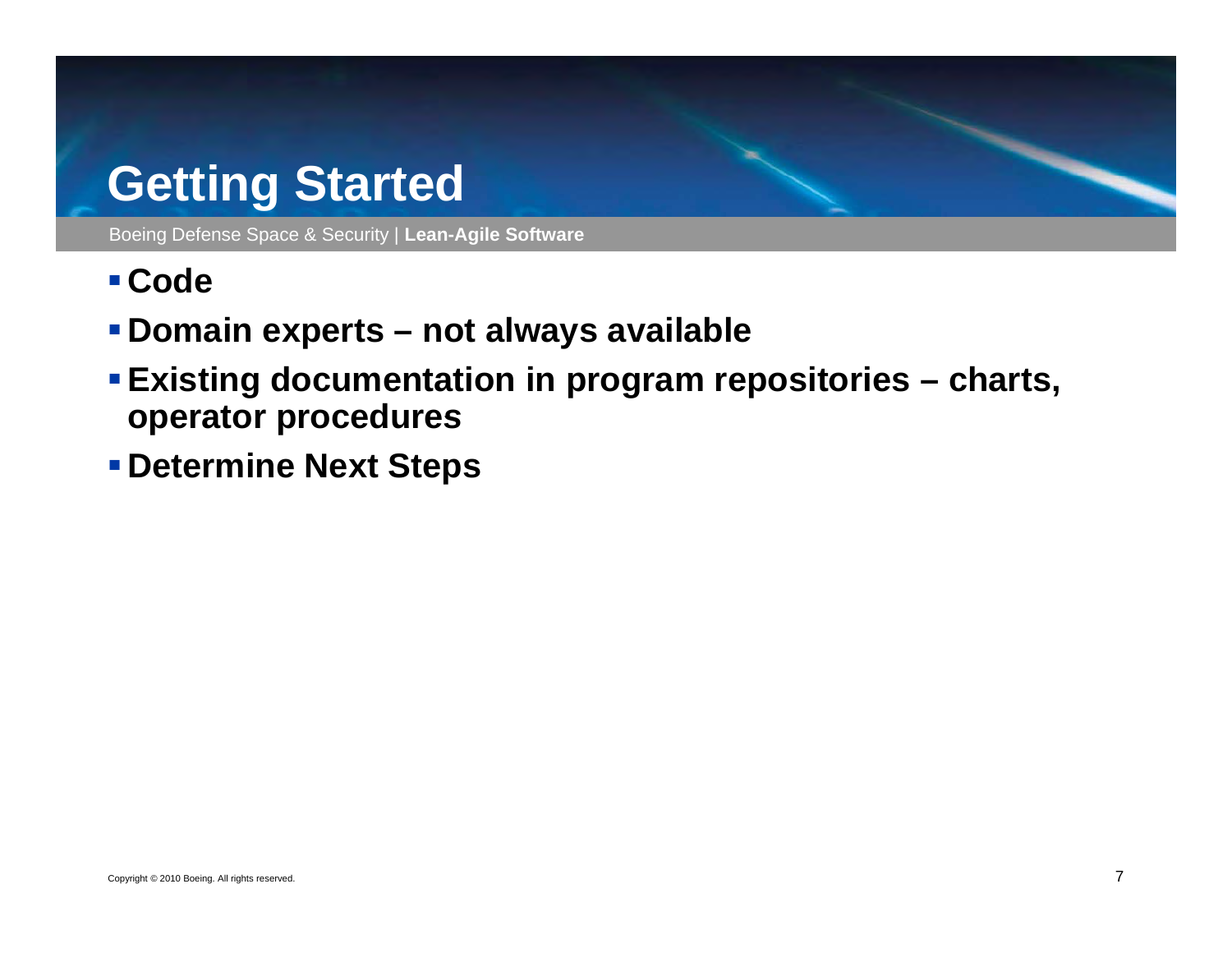### **Epics and Backlog Items**

Boeing Defense Space & Security | **Lean-Agile Software**

#### **30 Epics were created from the User Interface Features, examples:**

- Power On
- Start Up Feature
- **Shutdown Feature**
- Operate Component
- **Operate Another Component**
- **Product Owner prioritized the most important ones**
- **Each epic has 5 significant backlog items (took 3 Iterations to reach these 5):** 
	- **Functional Analysis**
	- **Requirements**
	- Hazard Analysis
	- **Draft Test Procedure**
	- **Finalize Test Procedure**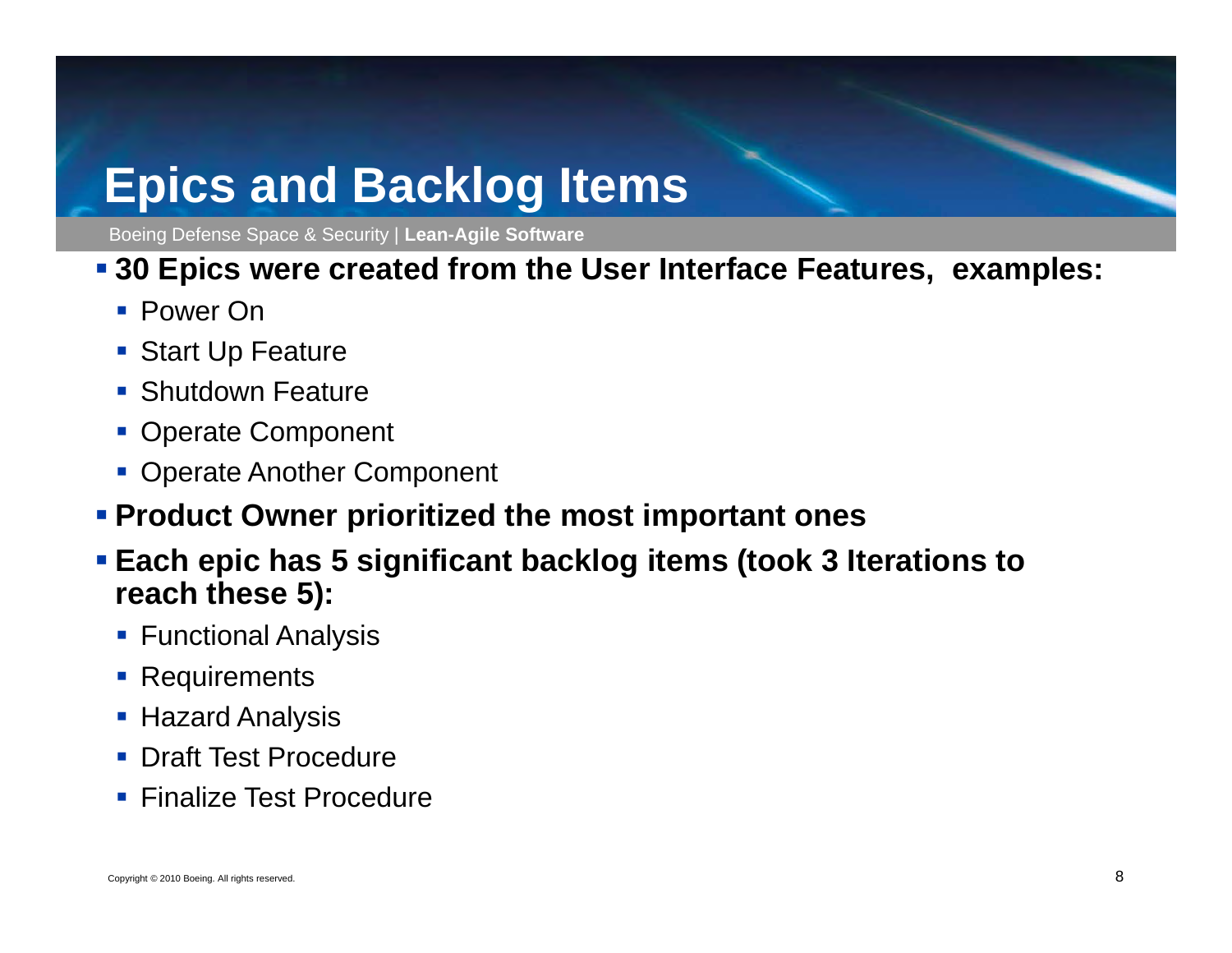### **Create Documentation Feature by Feature**

Boeing Defense Space & Security | Lean-Agile Song Backlon Item Templated

- **Created tem plates**
- **Goal is to identify tasks that take 16 hour max**
- **Include what "Done "means in the template**

| - DUCKIDY TWIN TWINPIULOS                               |          |
|---------------------------------------------------------|----------|
| <b>⊞</b> Filter▼                                        |          |
| Move to Project $\blacktriangledown$                    |          |
| ⊞⊟ Title                                                | ID       |
| User Story Template - OLD                               | B-01017  |
| ⊕最 Task Template - OLD                                  | B-01018  |
| Update Documentation or Work Products Template          | B-01243  |
| $\boxdot$ $\blacksquare$ Functional Analysis Template   | B-01225  |
| ® Research and Document Functionality                   | TK-02479 |
| $\boxdot$ Requirements Template                         | B-01216  |
| G Generate Functional Requirements                      | TK-02420 |
| @ Peer Review Requirements                              | TK-02422 |
| @ Update and Post Requirements                          | TK-02469 |
| $\boxdot$ $\blacksquare$ Hazard Analysis Template       | B-01219  |
| the Identify and Analyze Potential Hazards              | TK-02546 |
| @ Peer Review Hazard Analysis                           | TK-02547 |
| @ Update Hazard Analysis                                | TK-02548 |
| $\boxdot$ $\blacksquare$ Draft Test Procedures Template | B-01252  |
| @ Generate Draft Test Procedures                        | TK-02543 |
| මු Peer Review Draft Test Procedures                    | TK-02544 |
| @ Update and Post Draft Test Procedures                 | TK-02545 |
| $\boxdot$ $\boxdot$ Finalize Test Procedure Template    | B-01251  |
| @ Run Test Procedures                                   | TK-02539 |
| @ Update and Post Finalized Test Procedures             | TK-02540 |
|                                                         |          |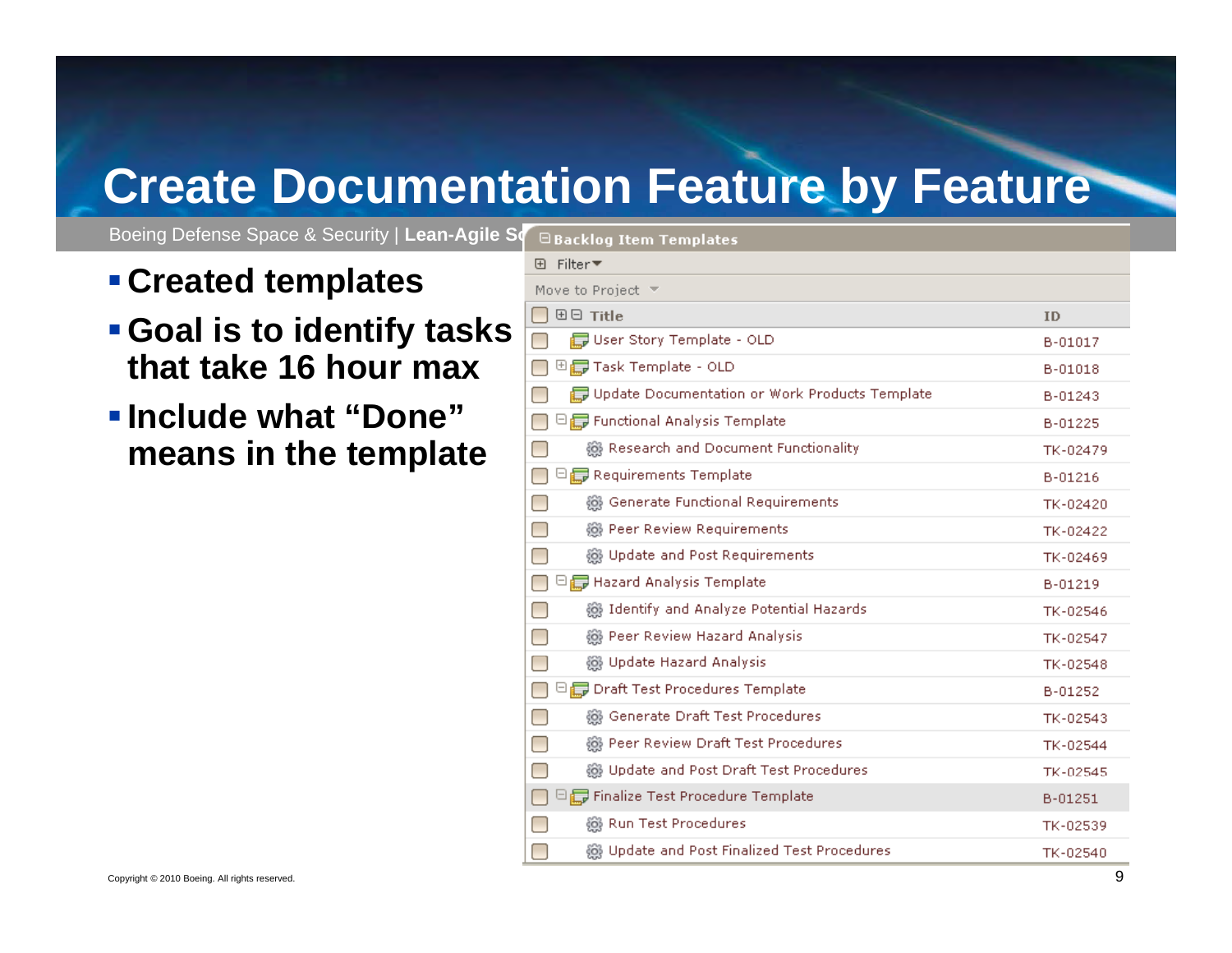### **Manage the Backlog Backlog**

Boeing Defense Space & Security | **Lean-Agile Software**

### **Application Lifec y g ( ) cle Mana gement (ALM ) Tools**

- **IBM Rational Team Concert**
- MKS, Inc.
- Atlassian JIRA with GreenHopper
- CollabNet
- HP I
- Micro Focus
- Microsoft
- Rally Software Development
- **Serena Software**
- VersionOne

http://adtmag.com/articles/2010/05/12/ibm-mks-have-best-agile-management-tools.aspx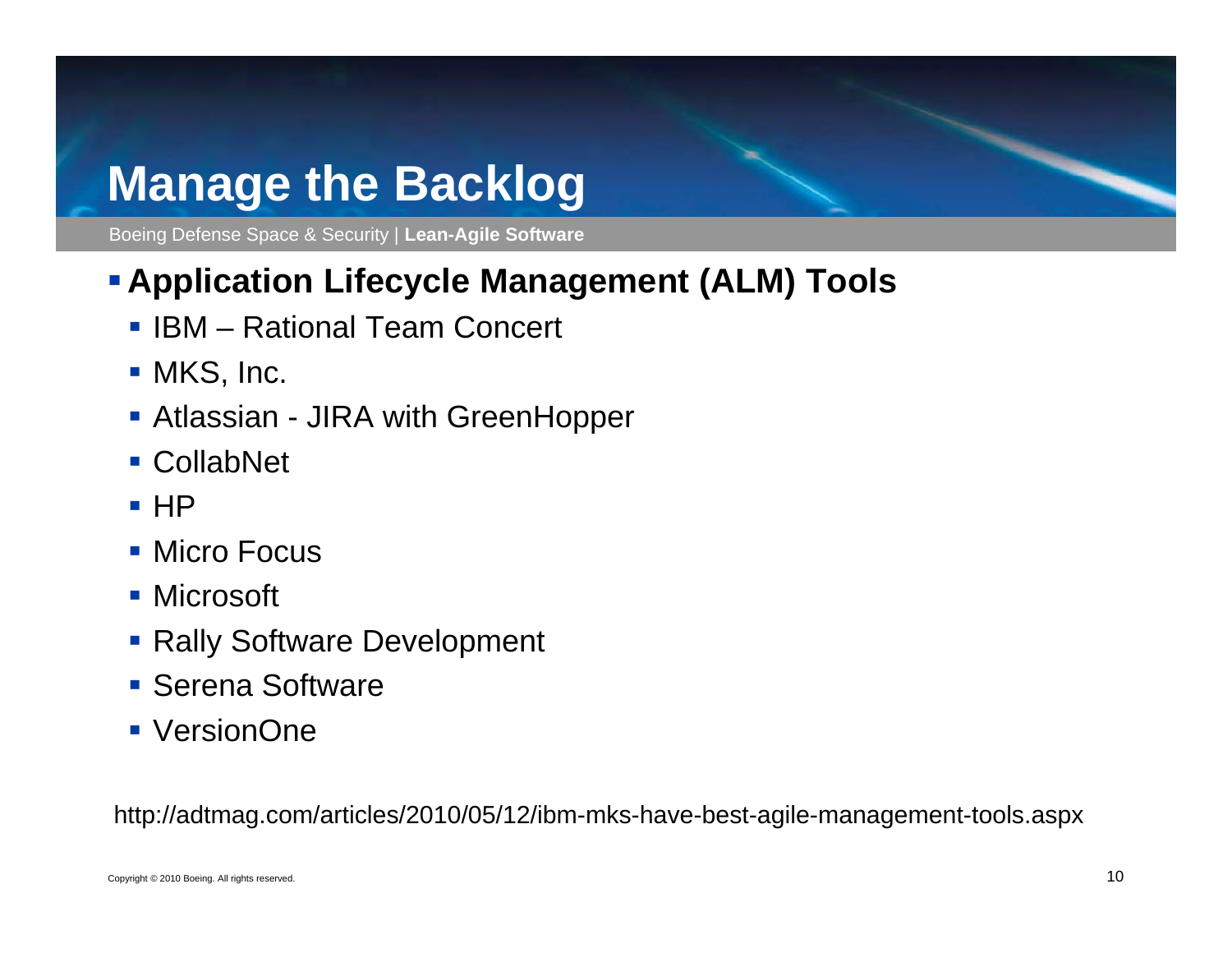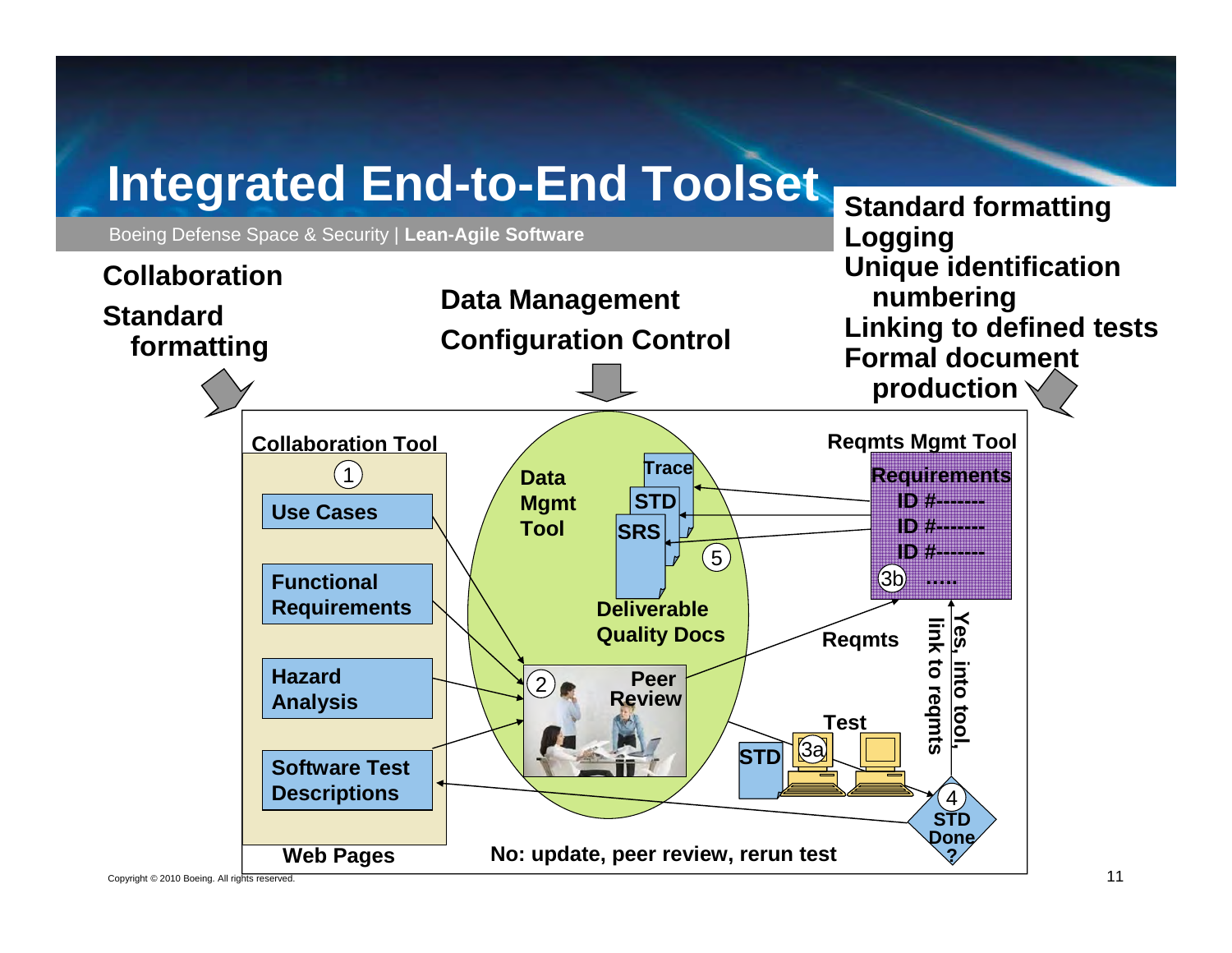### **Collaboration**

Boeing Defense Space & Security | **Lean-Agile Software**

### **Collaboration tool should be:**

- Easy to access
- **Easy to use**
- **Easy to comment**
- Easy to change

### **Team started with a collaborative tool**

- Mediawiki, open source
- TWiki<sup>TM</sup>, open source, collaboration platform
- Confluence
- SharePoint
- **Socialtext**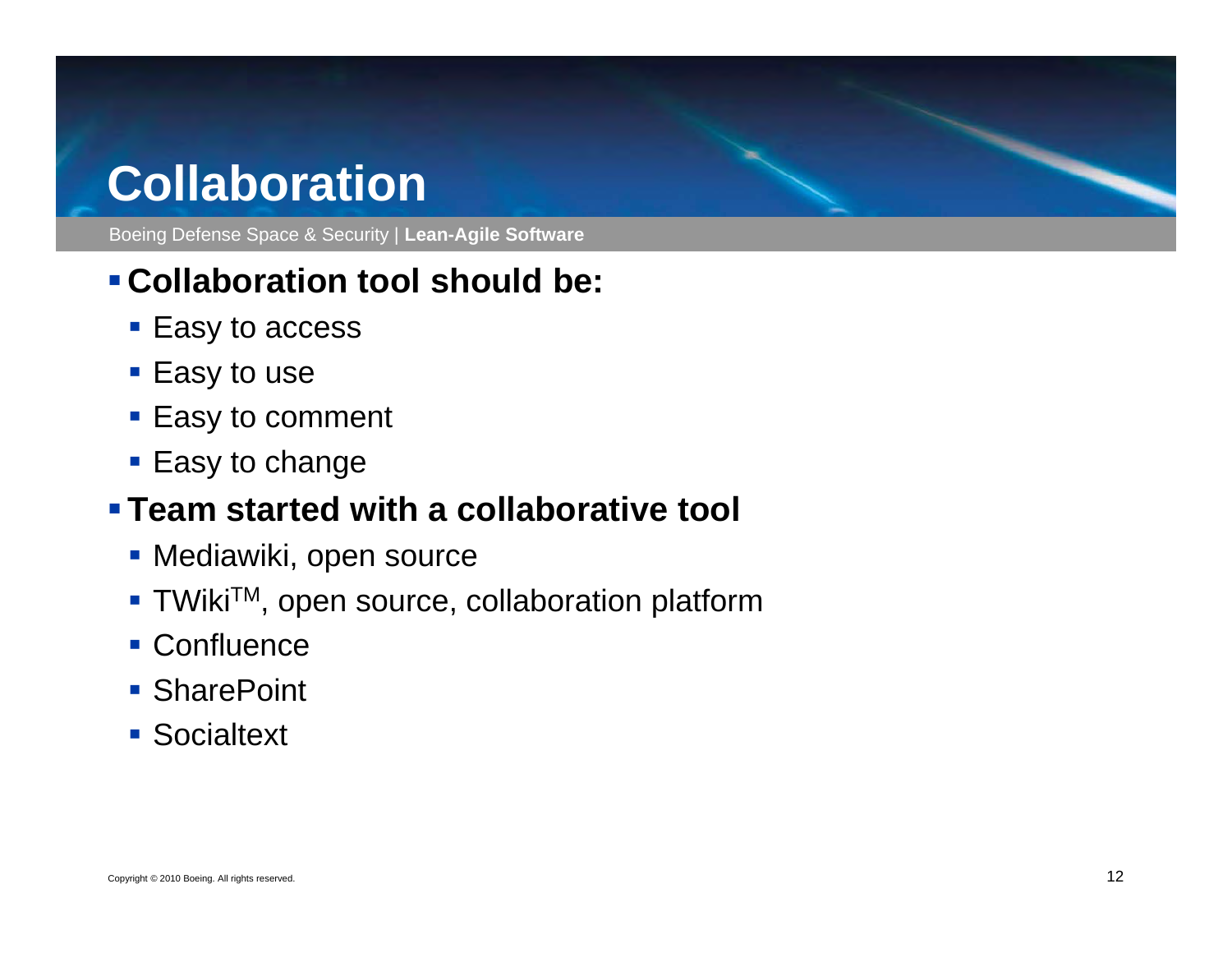### **Collaboration Home Page**

- **Introduction about the analy y sis underway**
- **Link to a list of functional threads: links have the work products themselves**
- **Links to references used**
- **Links to test environment information**
- **Links to templates for work products with instructions**
	- **Collaboration Tool Templates**
	- **Functional Descriptions**
	- **Requirements/Use Cases/**
	- **B** Hazard Analysis/Risk Mitigation
	- Test Procedures/Test Cases/Test Descriptions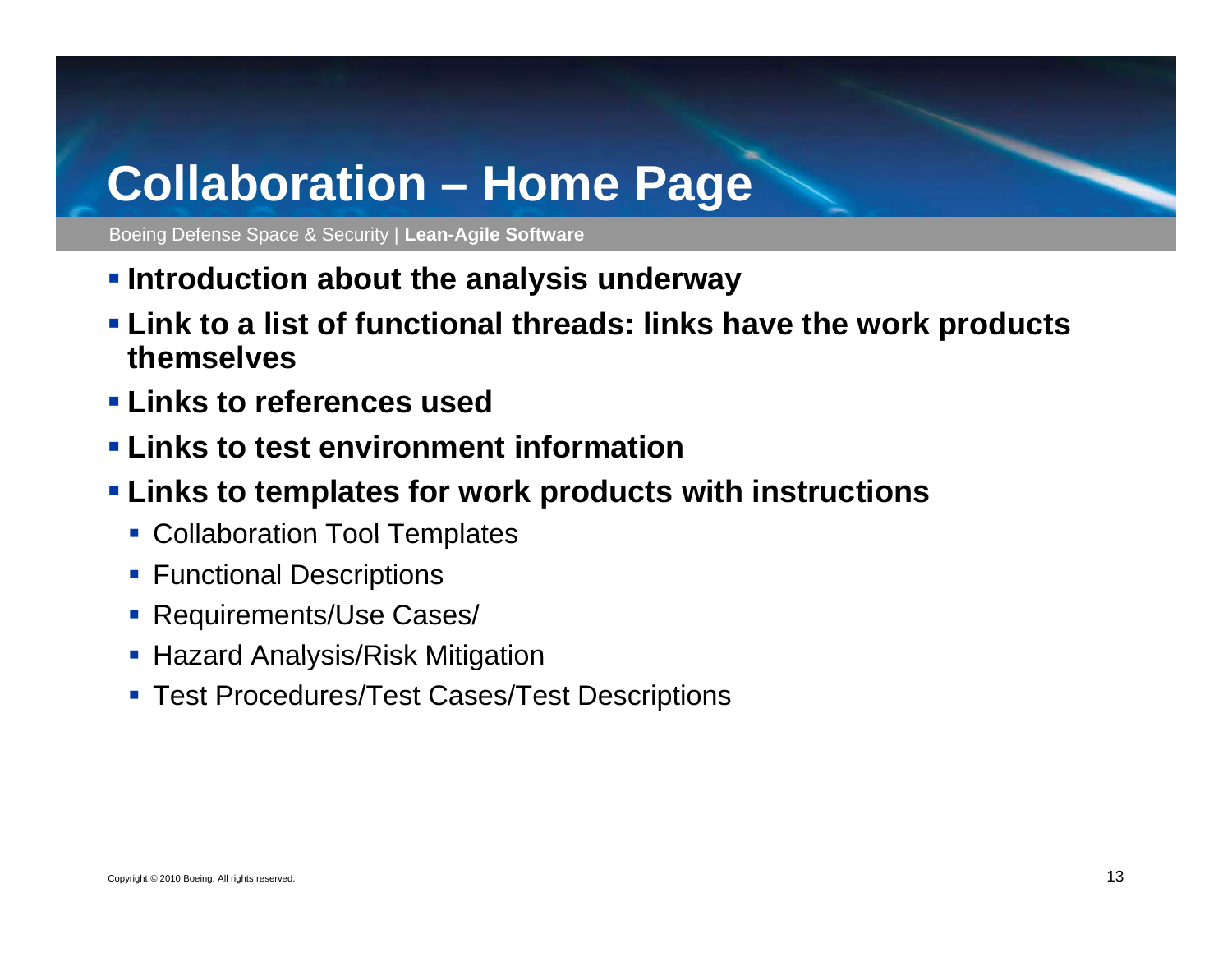### **Example**

- **Collaboration tool exports content to a Word Document**
- **Word Document is parsed into DOORS**
- **All feature reqmts in DOORS create final SRS**
- **Released documents are baselined in the Data Mgmt Tool Repository that provides Configuration Mgmt control**
- + Description of Functionality
	- + Overview
	- + Functional Decomposition
	- + Use Case Development + Phase 1 level
- $\sqrt{ }$  Requirements
	- + Use Case Development
		- + Phase 1 (operator/functional) level
	- ↓ Functional Requirements
	- ↓ Requirements Documents
		- + SRS Document in TWiki
		- ↓ SRS Document in DOORS
		- + SRS Document in PIMS
- ↓ Test Procedures
	- $\downarrow$  Existing **Test Procedures**
	- + FQT Team Test Case/Test Procedure Development
		- ↓ Test Cases
		- ↓ Test Procedure Document
		- ↓ Expected Test Results
		- + Test Procedures to Requirements Trace
	- + Software Test Description (STD)
- ↓ Test Results
- + Hazard Analysis/Risk Mitigation
	- ↓ Hazards/Mitigation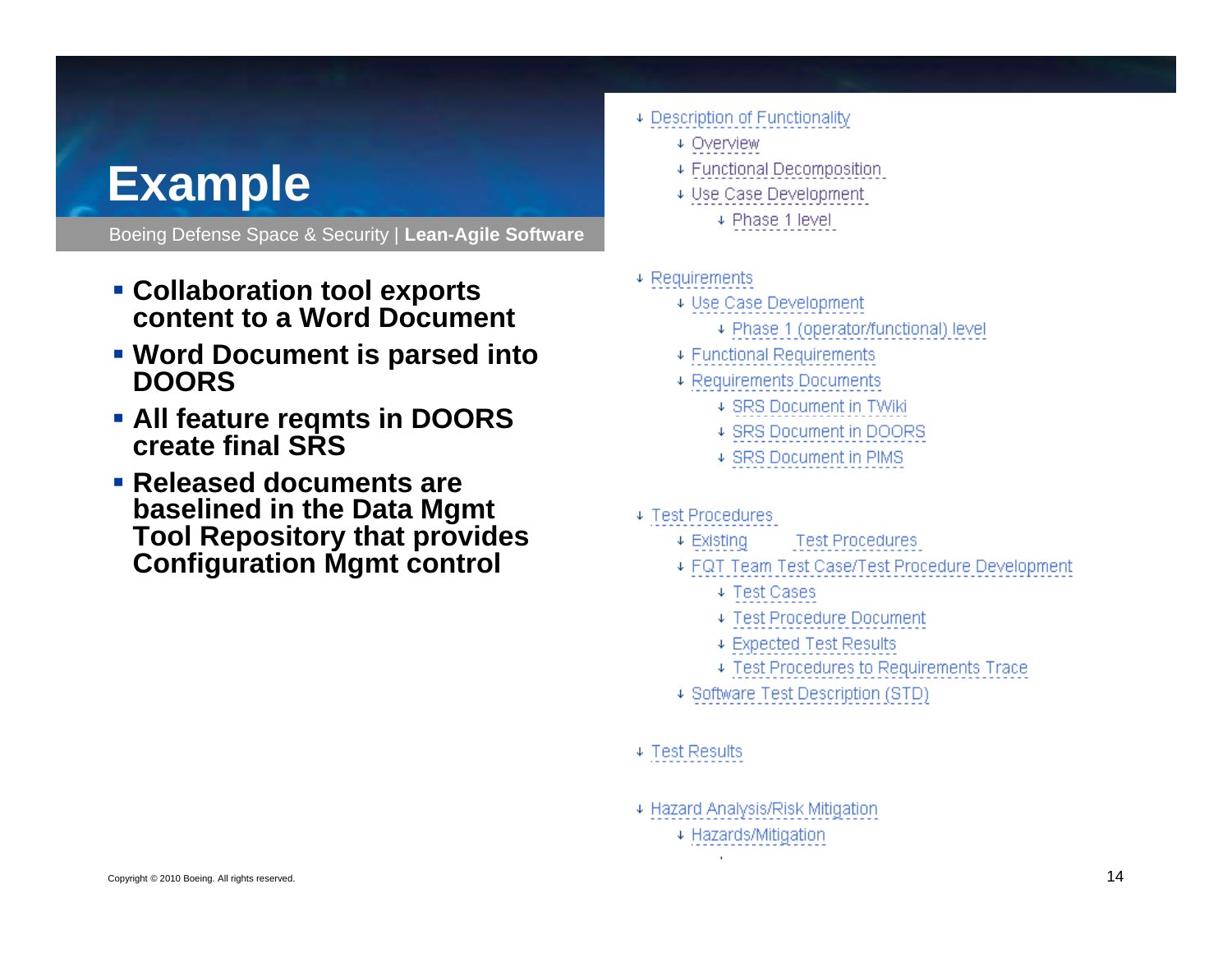## **Data Management Tool / Repository**

Boeing Defense Space & Security | **Lean-Agile Software**

### **Ca pabilities include:**

- **Draft folders/repository**
- **Peer Review records**
- **Action Item creating/tracking/closure**
- **Release folders/repository**
- Calendar
- **Meeting notification**
- **Distribution Lists and access control to records**
- Configuration Management work flow and approvals
- Collaboration across companies, subcontractors, customers

### **Examples (to name a few)**

- Master Data Management Tool: Microsoft, Data Foundations, Kalido,
- Business to Business Tools, Amalto Technologies, Entreon Corp.,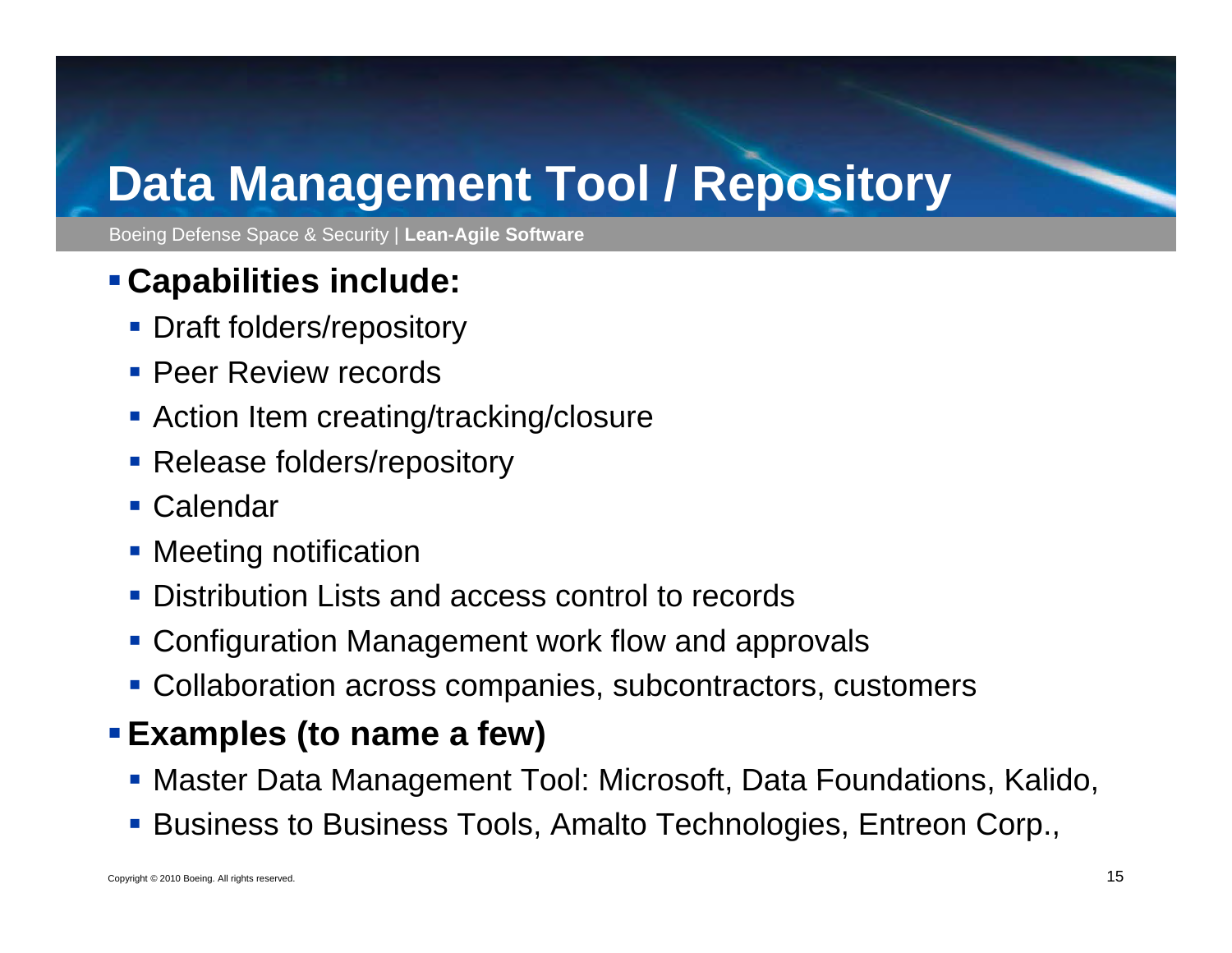### **Documentation**

Boeing Defense Space & Security | **Lean-Agile Software**

### **During each iteration:**

- Software Requirement Specification is created Feature by Feature rather than all at once.
- Software Test Descriptions are created as each feature is analyzed
- Hazard Analysis is performed one feature at a time.

#### **At each release:**

- **More features are complete within the SRS,**
- **More STDs are complete and**
- **More Hazards Analysis are complete.**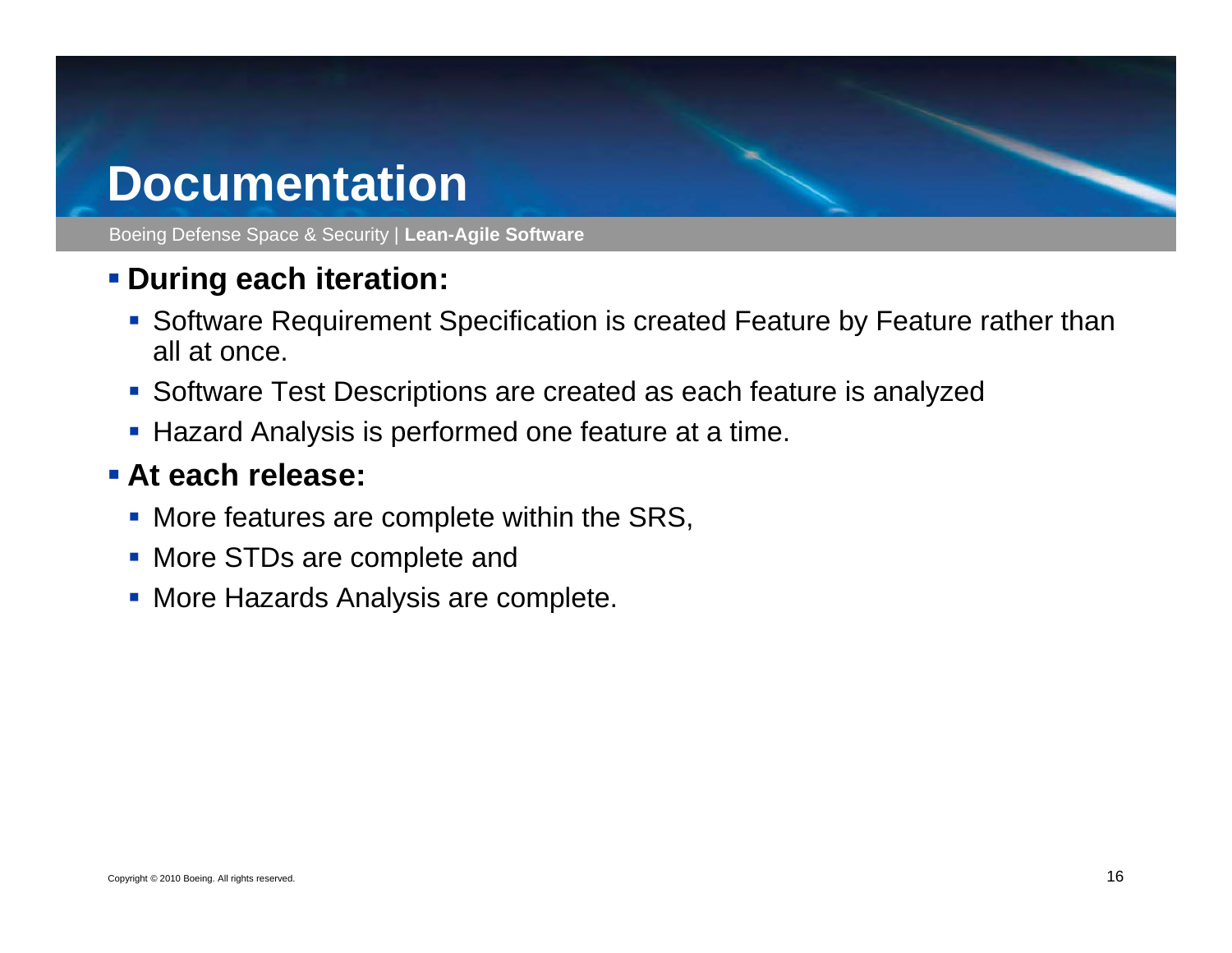### **Peer Reviews**

- **Each backlog item included conducting peer reviews of the content.**
- **The peer review was the acceptance criteria before work could be posted into DOORS or claimed done and be included into the demonstration of the iteration**
- **One team member responsible for the entire backlog item of tasks but other team members might be actually performing the tasks.**
- **Conducting peer reviews, as soon as possible, instead of waiting until the week before the demonstration, helped get findings removed and more work ready for demonstration.**
- **Peer Review records were kept in a data management tool where the data included:**
	- **-** Artifact in review
	- **Peer review date,**
	- **Personnel reviewing,**
	- **Time spent reviewing,**
	- **Findings discovered and removed**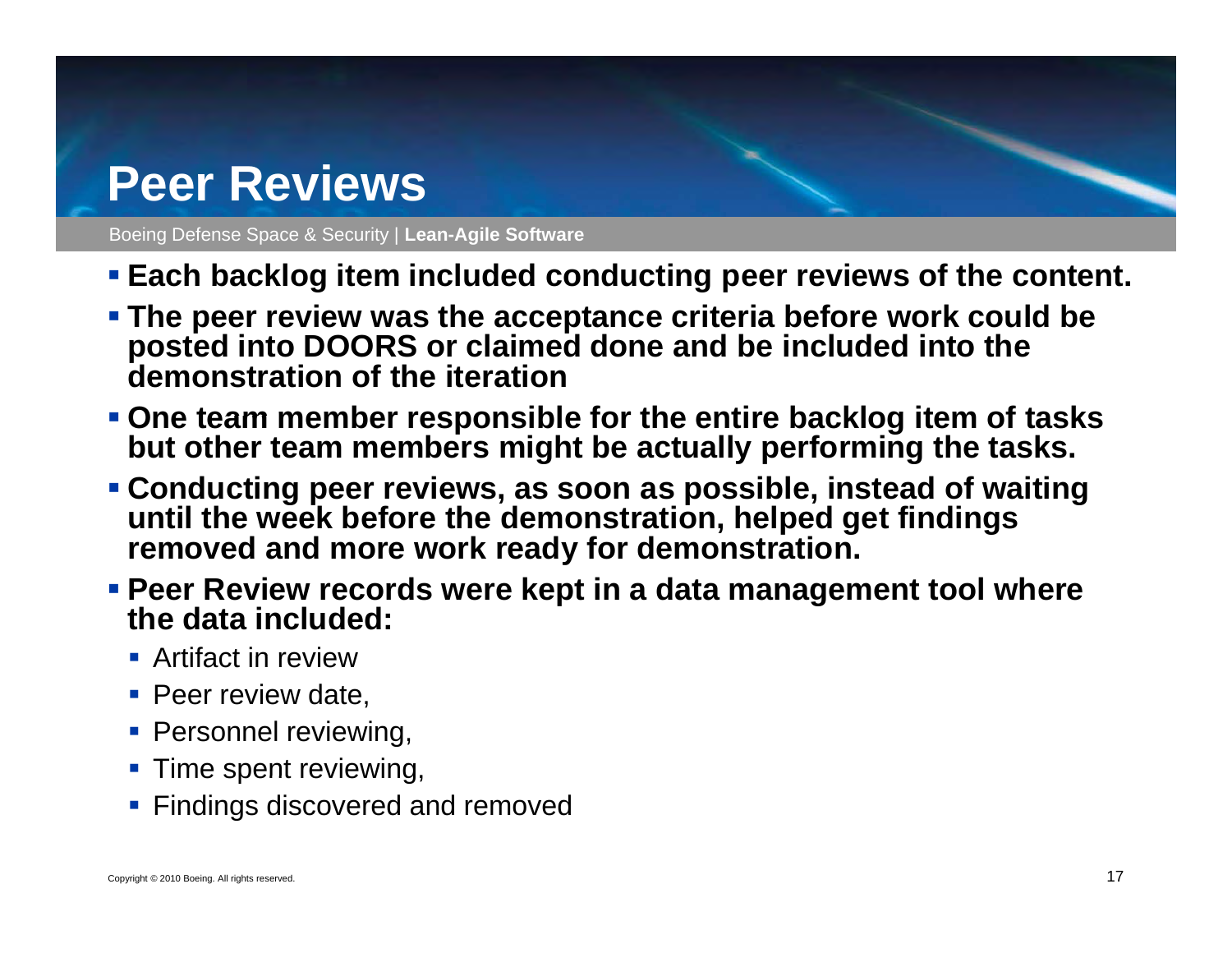## **Define "Done" Includes Logging Define –**

- **P** Work was not complete until content was posted into the **Requirements Management Tool**
- **INCOSE site has 34 listed as of 3/18/2011:**  http://www.incose.org/ProductsPubs/products/rmsurvey.aspx
- **Two in use at Boeing:** 
	- **IBM Rational DOORS**
	- **BM Rational RequisitePro**
- **Unique record Identification numbers are automatically assigned**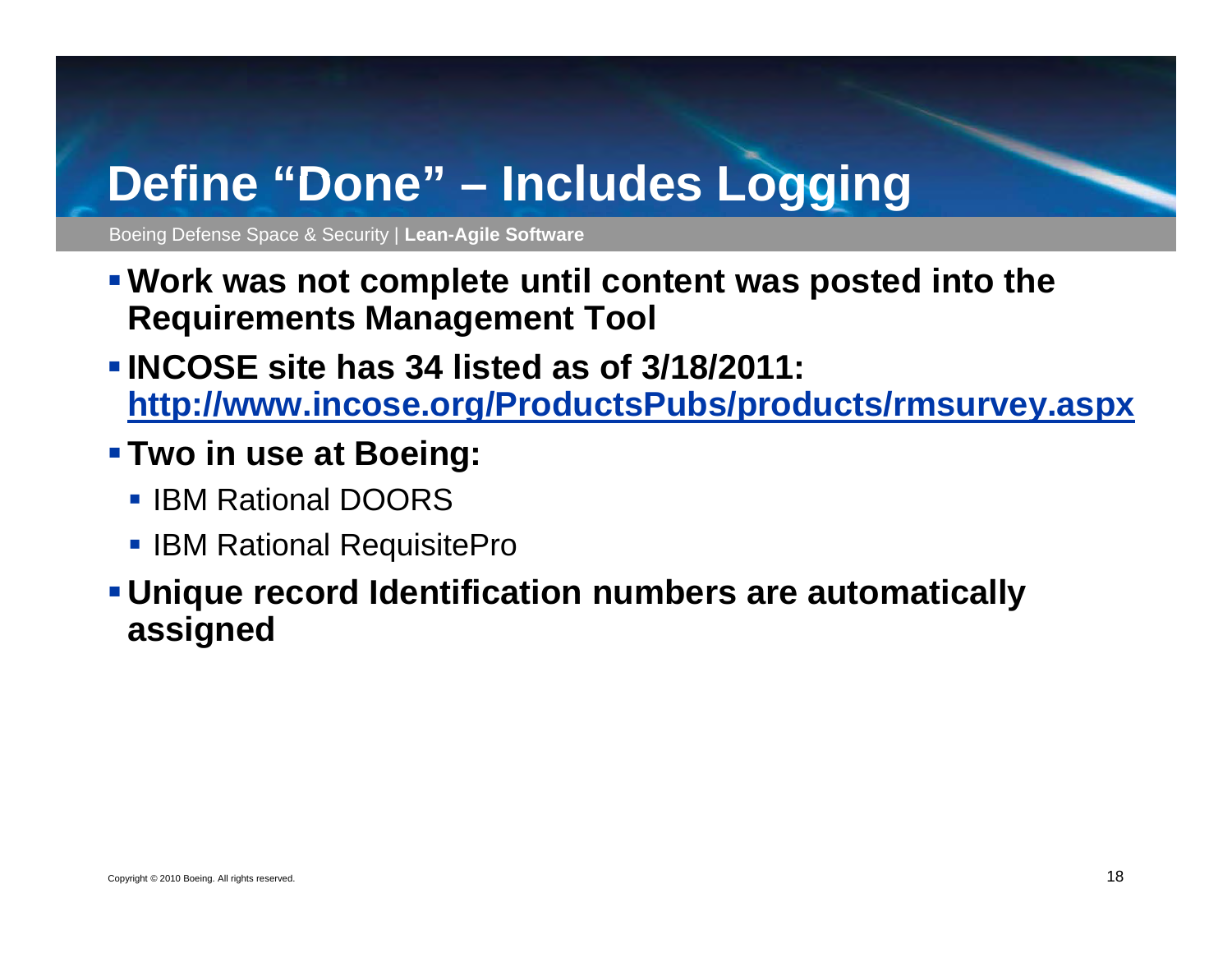### **Software Test Descriptions**

- **P** Developed the software test descriptions
- **Ran these in the Test Lab to verify complete**
- **Found some common repeatable test steps**
- **Created these as common test descriptions that could be called could from other procedures reducing work and making future test procedure development faster.**
- **Linking the STDs to the requirements in the requirements management tool began the Trace Matrix**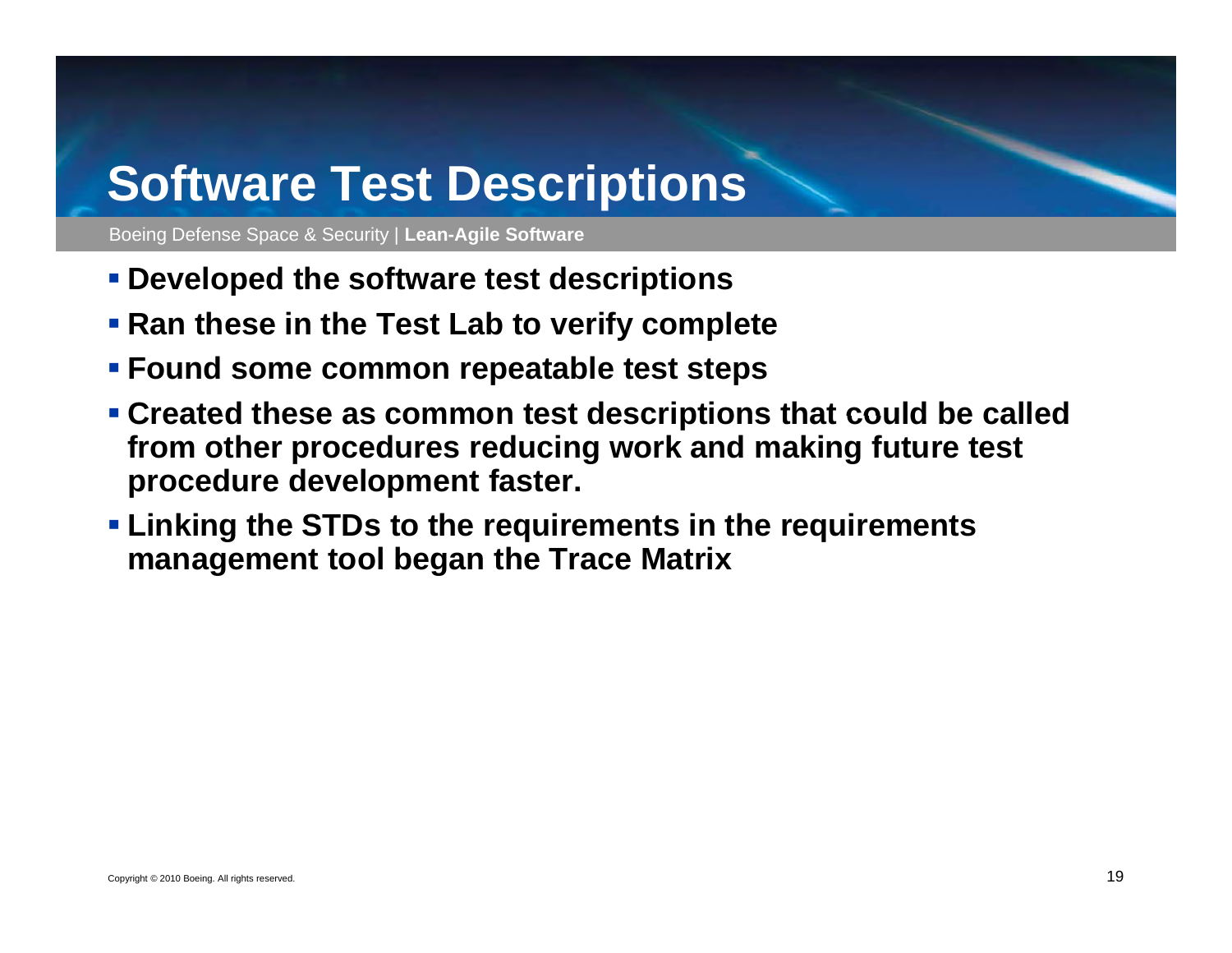### **Formal Document Production**

- **Example 3 In 2018 The Software Requirement Specification followed <b>Propellenge 3 company standards and was populated into the requirements management tool**
- **As each release occurred the document produced met format st dd an dards.**
- **The format of the Software Test Descriptions followed company standards and was posted into the collaboration tool so all documents started with the standard format**
- **STDs were posted into requirements management tool and content linked to requirements to enable the production of the Trace Matrix eventually.**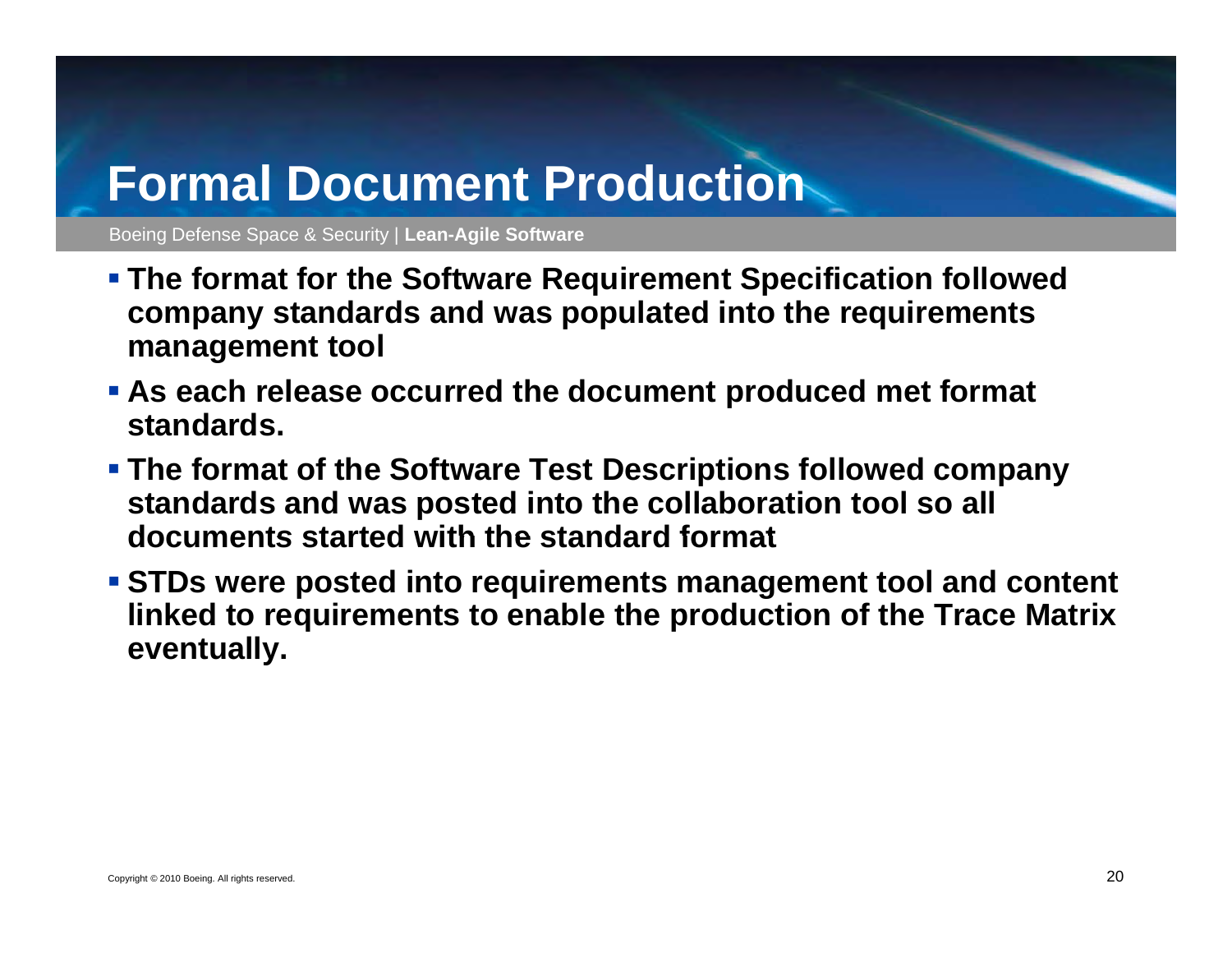## **Data Availability & Consistency**

- **Each day the requirements in the Requirements Management Tool was exported into an HTML file onto a web page so that those not familiar with or licensed for the Requirements Management Tool could see the latest, most complete list**
- **Each month the requirements and test descriptions in the Requirements Management Tool could be exported into exported word files to be posted as drafts into the Data Management Repository so those more comfortable working with documents could see the latest demonstrated list**
- **Each quarter the requirements and test descriptions in the Requirements Management Tool were exported into word files to be posted as releases into the Data Management Repository**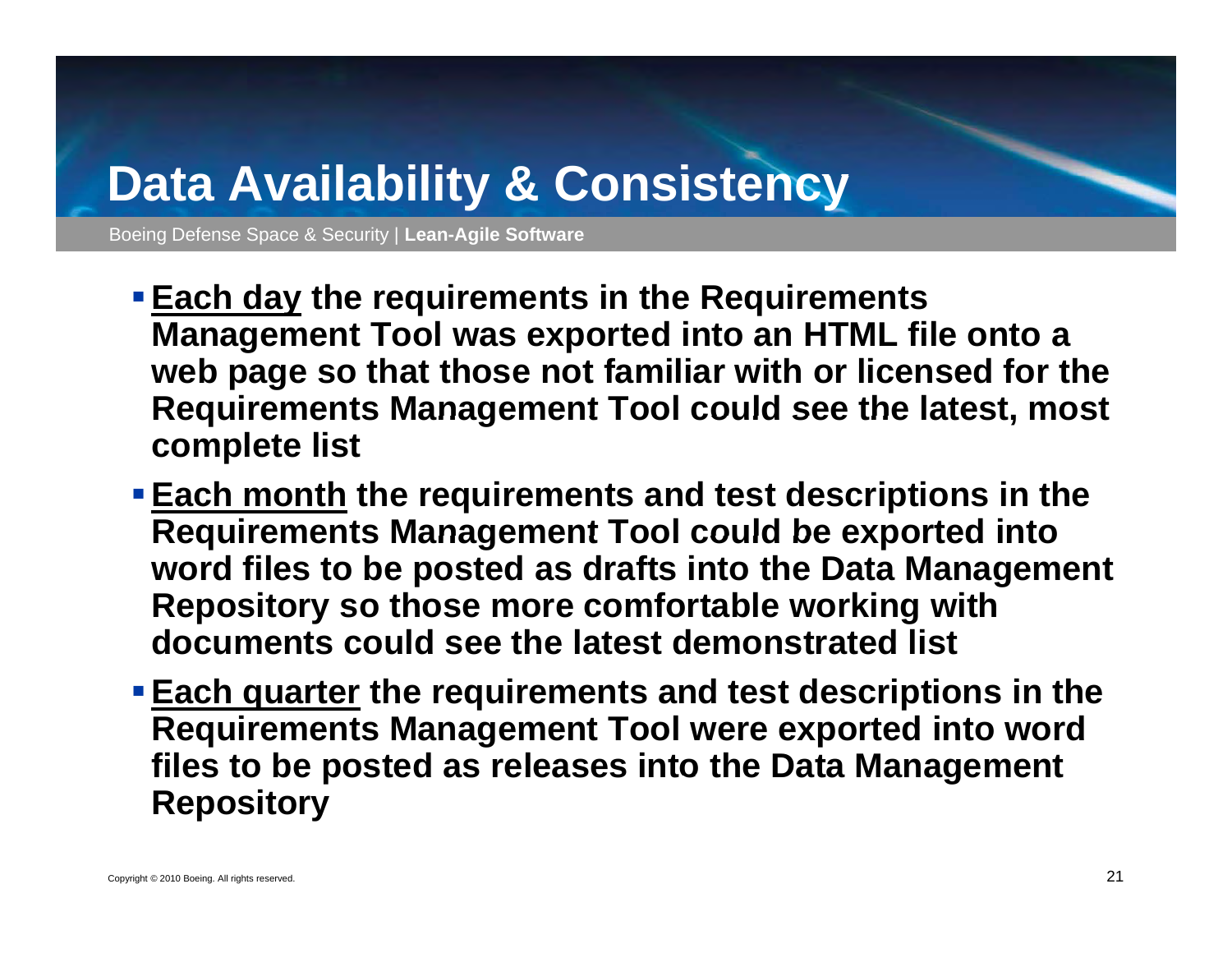## **Configuration Control for SRS for SRS**

Boeing Defense Space & Security | **Lean-Agile Software**

### **Se quence of events:**

- **Develop draft in collaboration tool**
- **Perform peer review using the data management tool**
- **Populate requirements management tool**
- **Create the final SRS word document from the requirements** management tool and post baseline into the data management tool.
- Changes to baselined content approved in <sup>a</sup> Change Board
- Approved changes added to Product Backlog based on priority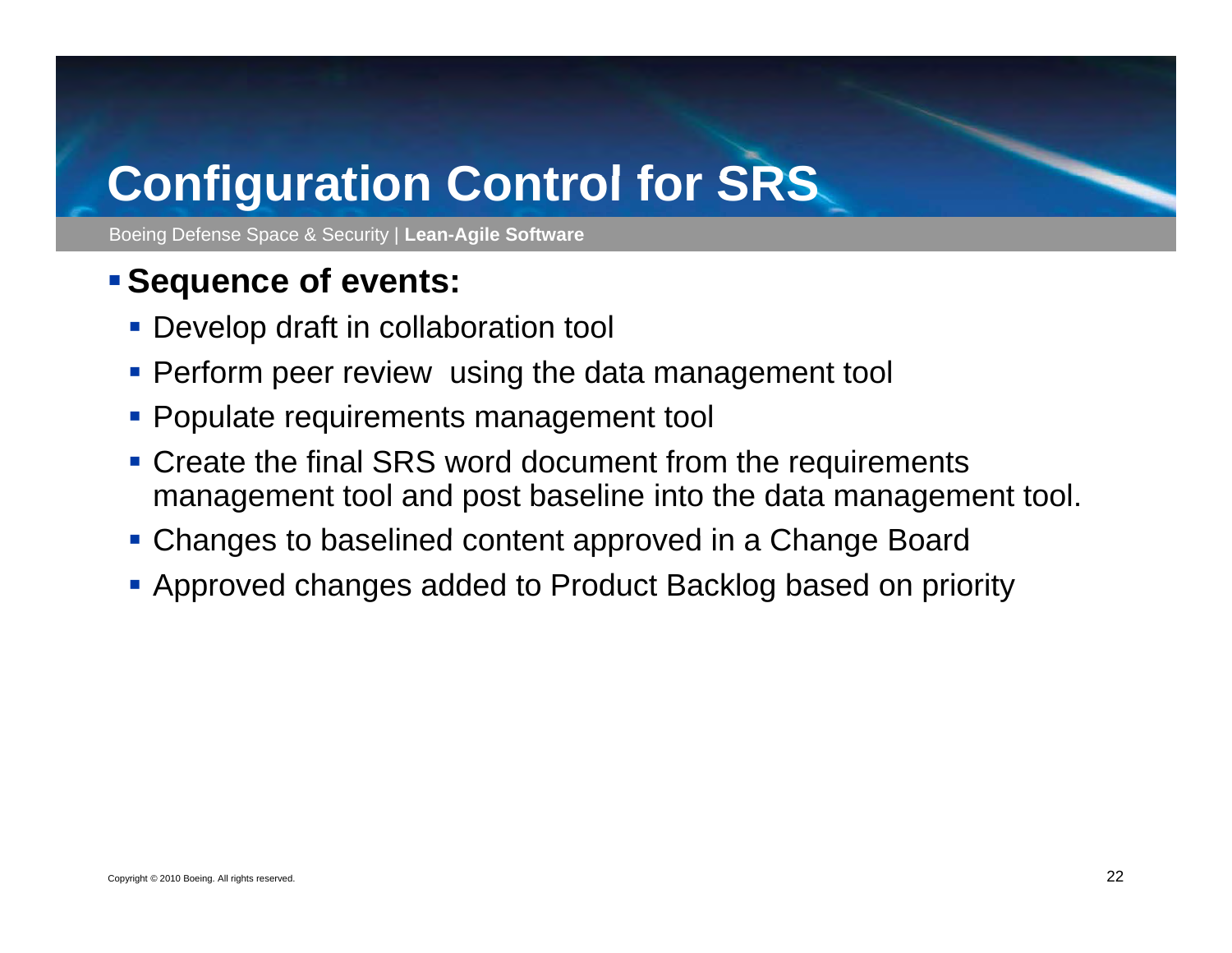## **Configuration Control for STD for**

Boeing Defense Space & Security | **Lean-Agile Software**

### **Example 2 Sequence of events:**

- **Develop draft in** collaboration tool
- **Perform peer review using** the data management tool
- Run the test in the test lab, redline the STD
- **Update the collaboration** tool with redlines
- Update the requirements as needed
- **Perform peer review with** updates/redlines
- Run the updated test in the test lab

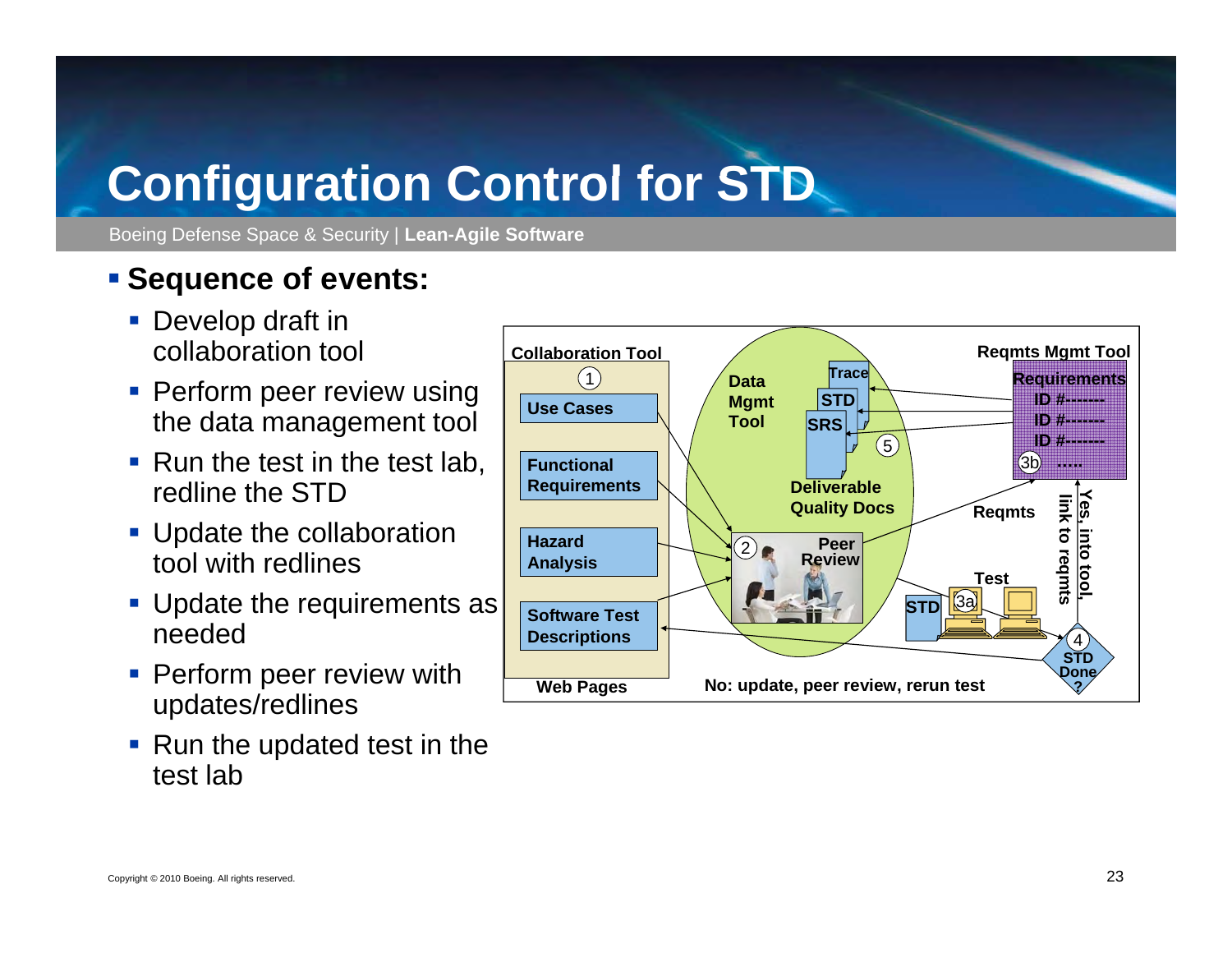## **Configuration Control for STD (Cont ) Control for (Cont .**

Boeing Defense Space & Security | **Lean-Agile Software**

#### **Sequence of events:**

- **Finalize the STD**
- Populate the STD into the requirements management tool
- **Example 1 Link the test descriptions to** the requirements that are verified
- Create the final STD word document from the requirements management tool and post baseline into the data management tool.
- Changes to baselined content approved in a Change Board
- **Approved changes added to** Product Backlog based on priority

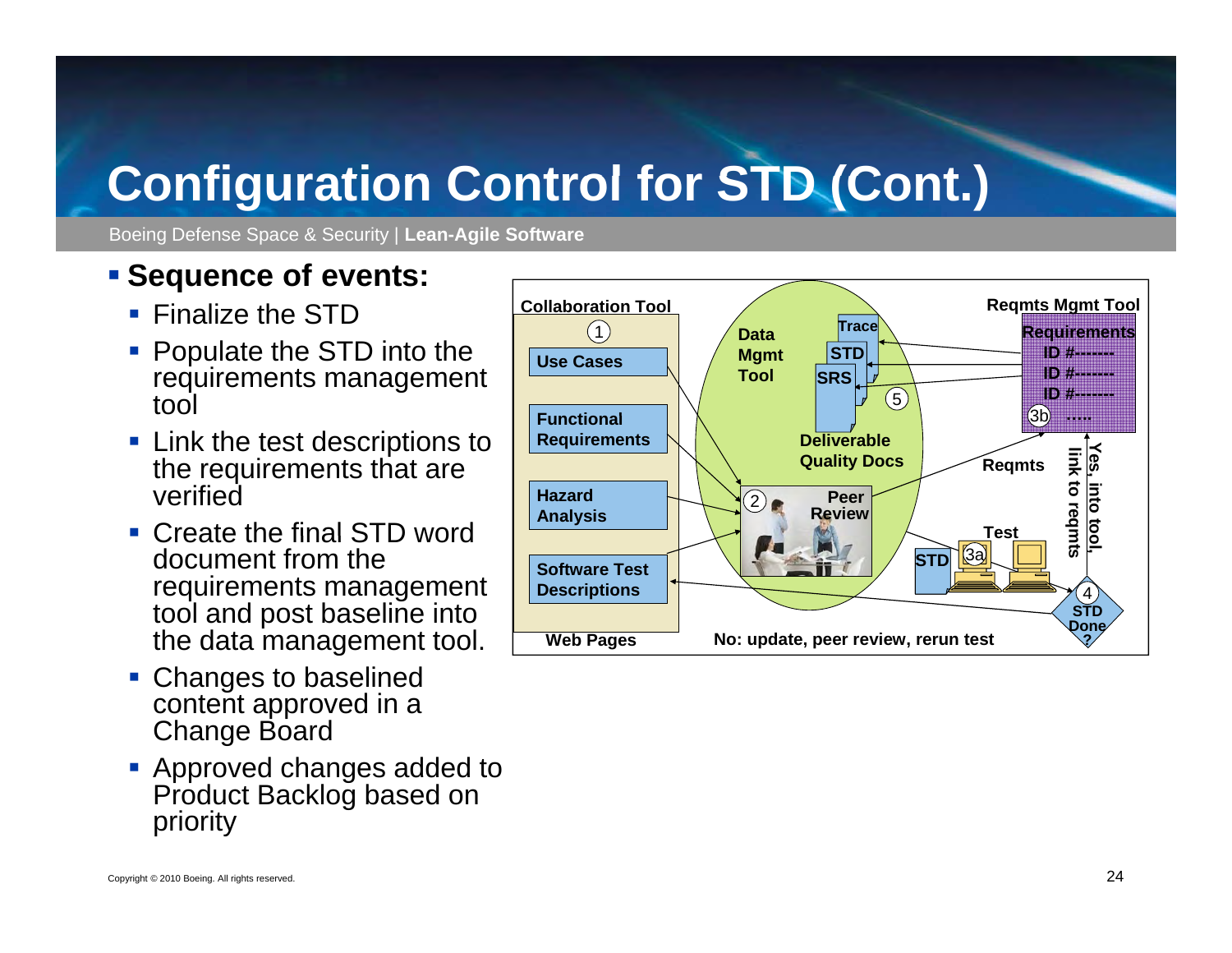## **Agile Practices Drive LEAN Disciplines**

| <b>LEAN Disciplines</b>                                                    | <b>Agile Requirements Analysis</b>                                                                   |  |
|----------------------------------------------------------------------------|------------------------------------------------------------------------------------------------------|--|
| <b>1. Establish Clear Priorities</b>                                       | 1. Product backlog is always<br>prioritized; Team works on highest<br>priority items first           |  |
| 2. Eliminate Bad Multitasking -<br><b>Focus and Finish</b>                 | 2. Team is shielded from<br>interruptions that cause bad<br>multitasking                             |  |
| 3. Limit the Release of Work in<br><b>Process (WIP) to Deliver Earlier</b> | 3. Tasks are pulled from the<br>iteration backlog one at a time to<br>limit individual WIP           |  |
| 4. Prepare! Start $\longrightarrow$ Finish                                 | 4. Requirements are not selected<br>from the product backlog until<br>everything needed is available |  |
| <b>5. Use Checklists to Prevent Defects</b><br>and Traveled Risk           | 5. Checklists and guides are used to<br>prevent costly rework                                        |  |
| 6. Face into and Resolve Issues<br>Quickly                                 | 6. Daily stand-up meetings force<br>issues and risks to be identified and<br>resolved quickly        |  |
| 7. Drive Daily Execution<br>Copyright © 2010 Boeing. All rights reserved.  | 7. Daily stand-up meetings drive<br>team-based execution<br>25                                       |  |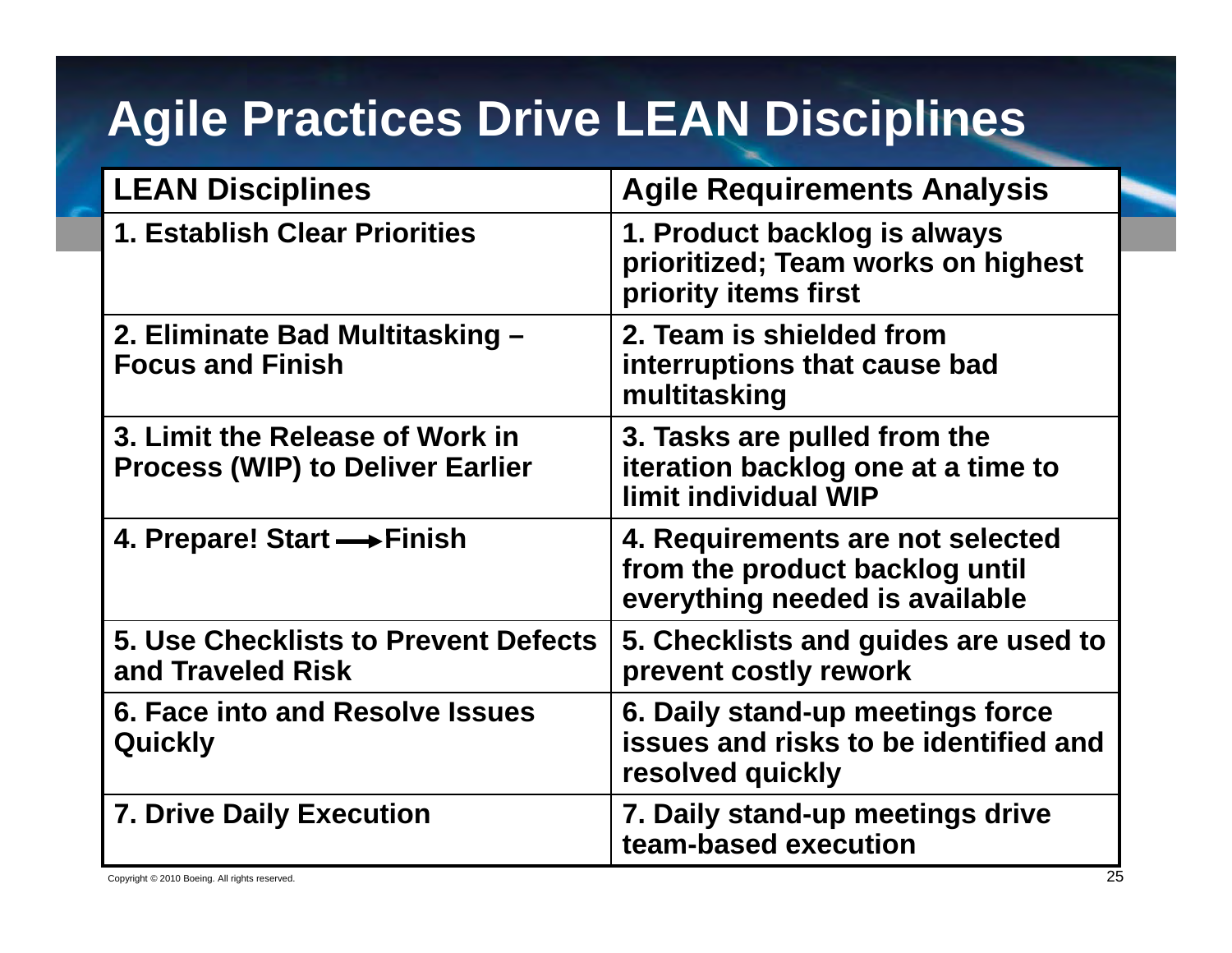## **Acronyms and Abbreviations**

| <b>Docs</b>      | <b>Documents</b>                                              |
|------------------|---------------------------------------------------------------|
| <b>DOORS</b>     | <b>Dynamic Object-Oriented Requirements</b><br><b>System</b>  |
| <b>EAR</b>       | <b>Export Administration Regulations</b>                      |
| <b>FQT</b>       | <b>Functional Qualification Test</b>                          |
| $\mathsf{h}$     | <b>Hours</b>                                                  |
| <b>HTML</b>      | <b>Hypertext Markup Language</b>                              |
| ID               | <b>Identification</b>                                         |
| <b>INCOSE</b>    | <b>International Council On Systems</b><br><b>Engineering</b> |
| <b>IAW</b>       | In Accordance With                                            |
| <b>ITAR</b>      | <b>International Traffic in Arms Regulation</b>               |
| <b>Mgmt</b>      | <b>Management</b>                                             |
| <b>PRO</b>       | <b>Boeing Procedure</b>                                       |
| <b>Regmts</b>    | <b>Requirements</b>                                           |
| <b>SRS</b>       | <b>Software Requirement Specification</b>                     |
| <b>STD</b>       | <b>Software Test Description</b>                              |
| <b>Sys Engrg</b> | <b>System Engineering</b>                                     |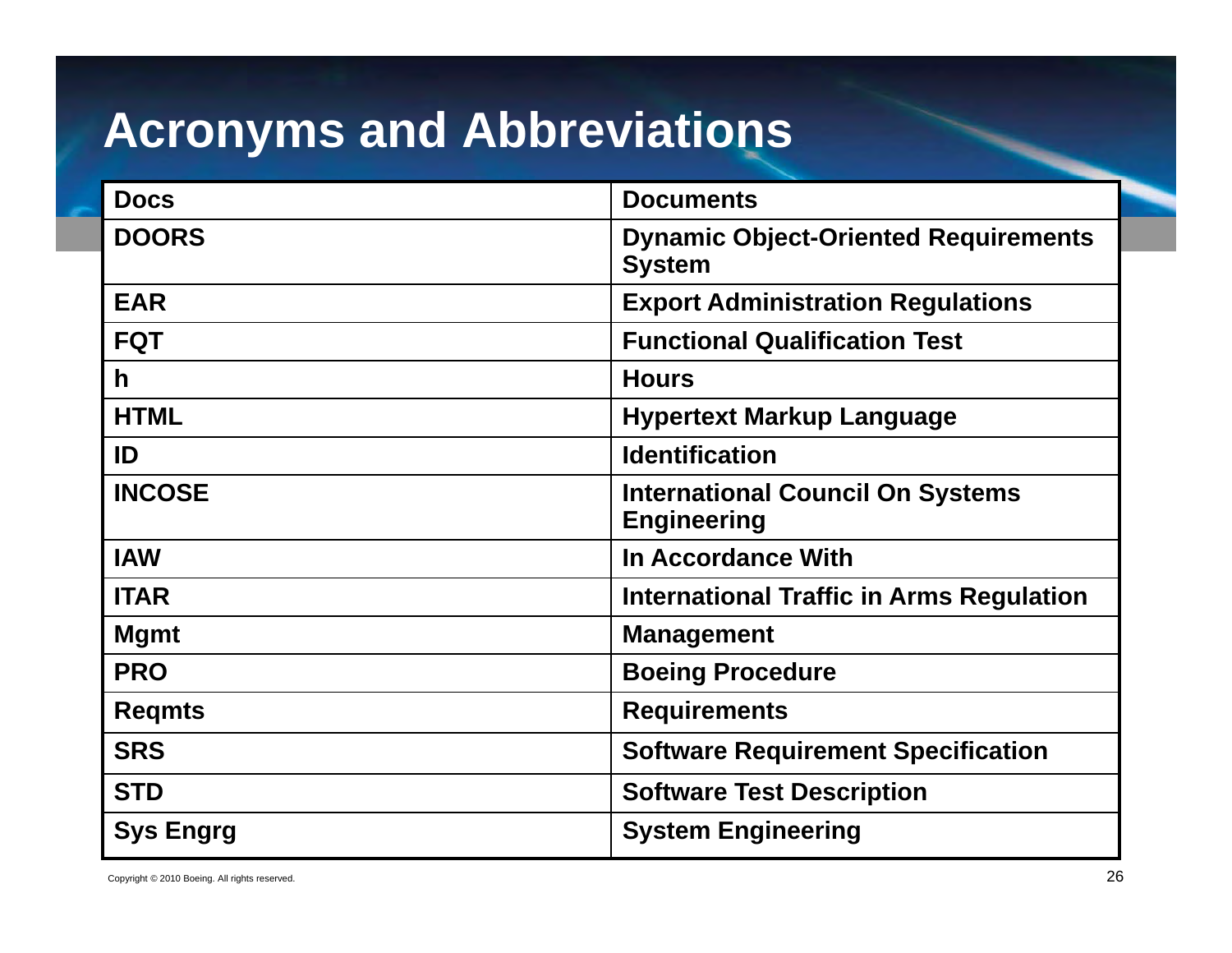## **Author Biography**

- **Phy g llis R. Marbach is a Senior Software Manager in Boeing's Defense Space and Security (BDS). Marbach has over 32 years experience in aerospace programs including Satellites, chemical lasers, the International Space Station, and various propulsion**  systems. Currently she is a team lead with the Lean-Agile Software **Services (LASS) for the BDS LASS Coaching Team , a Boeing Agile Software Process (BASP) Trainer and an active BASP Coach working with Unmanned Air Systems, Radio, and research programs. phyllis.r.marbach@boeing.com**
- **Marbach holds a BS in Chemistry and Applied Mathematics from Centre College of Kentucky and an MS degree in Engineering from UCLA.**